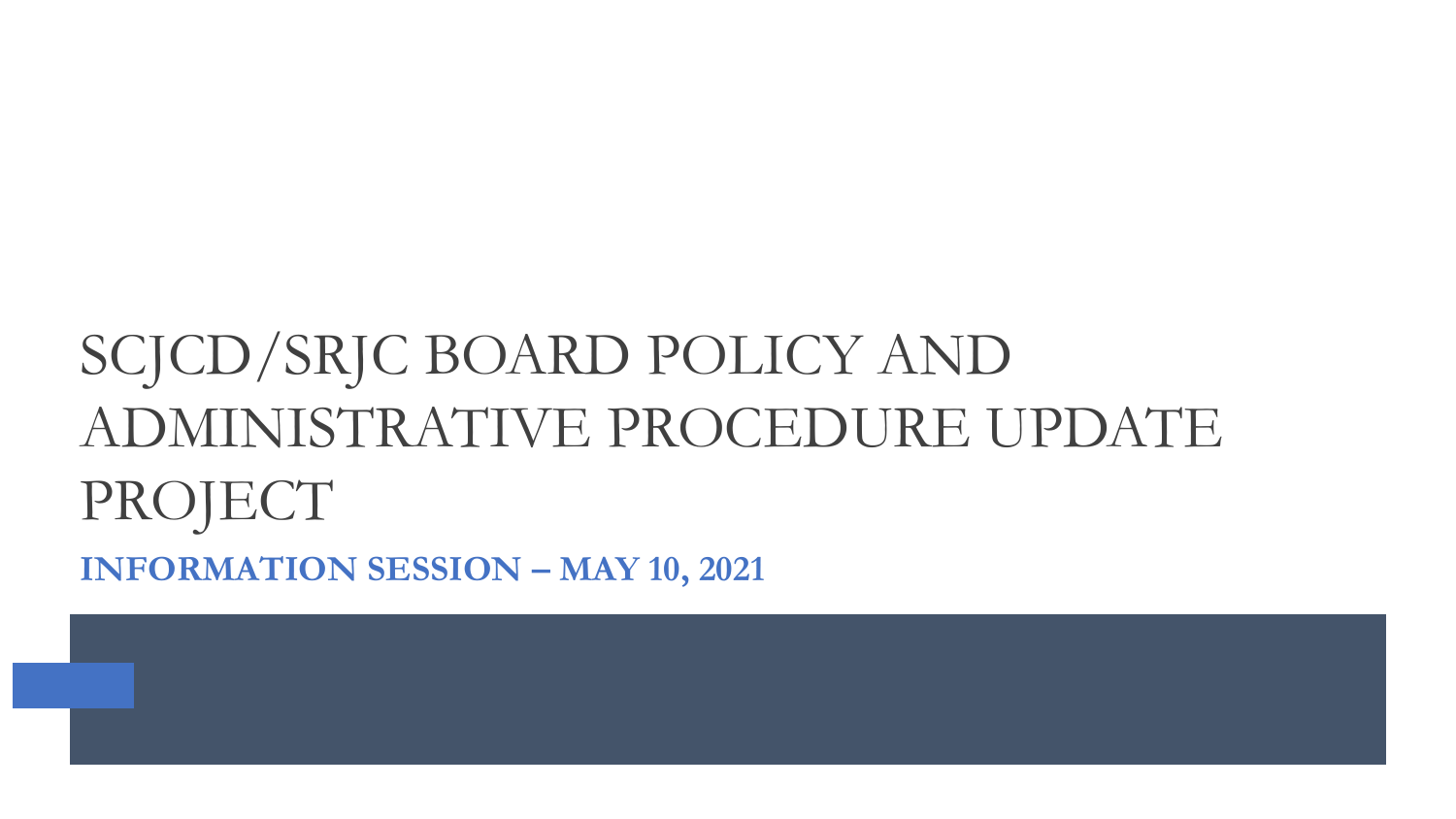### WELCOME AND OVERVIEW

- Julie Thompson, Academic Senate President and Chair of College Council
- Dr. Jane Saldaña-Talley, Vice President Academic Affairs/Assistant Superintendent and Secretary to College Council
- Sarah Hopkins, Vice President Human Resources (Interim)
- Additional Members of College Council: Dr. Pedro Avila, Kate Jolley, Sean Martin, Carlos Valencia, Anne Donegan, Sandy Sigala, Debbie Weatherly, Evelyn Navarro, Anetra McCartney

#### **SPECIAL THANKS TO:**

- Zehra Sonkaynar, Executive Assistant to the Superintendent/President and the Board
- Karolina Nazario, Executive Assistant to the Vice President Academic Affairs/Assistant Superintendent
- Stephanie Jarrett, Manager of Human Resources Training and Compliance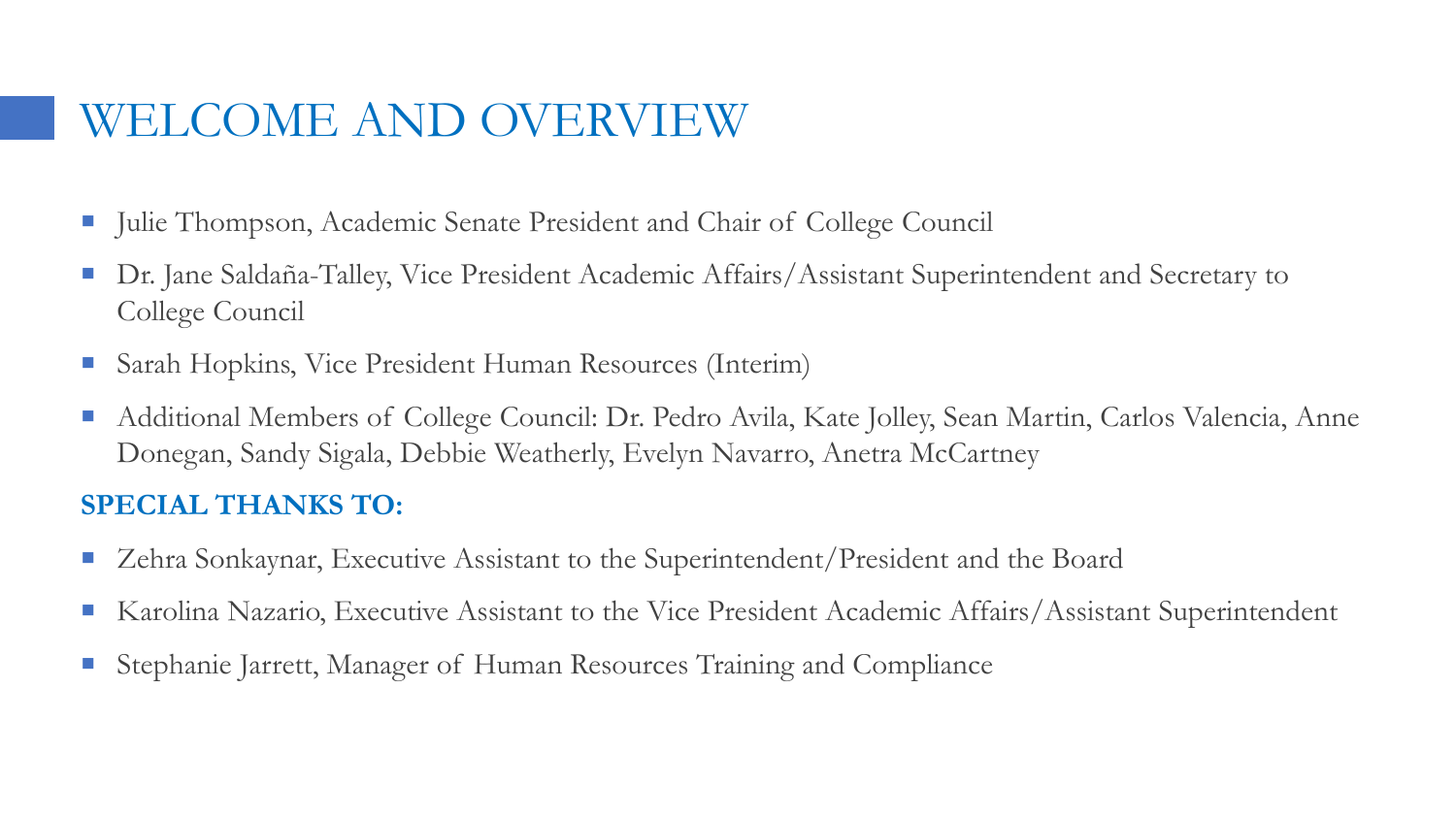## COLLEGE COUNCIL'S ROLE REGARDING BOARD POLICIES/ADMINISTRATIVE PROCEDURES

- Facilitates creation and revision of Board Policies and Administrative Procedures
- Facilitates timelines and cycle for revision, to comply with law and accreditation requirements
- Along with the President's Executive Cabinet ("chapter leads" for Board Policy Manual), are apprised of new legal and accreditation requirements
- Holds and represents constituent group interests in policy development
- In the future, a more streamlined role regarding Board Policies and Administrative Procedures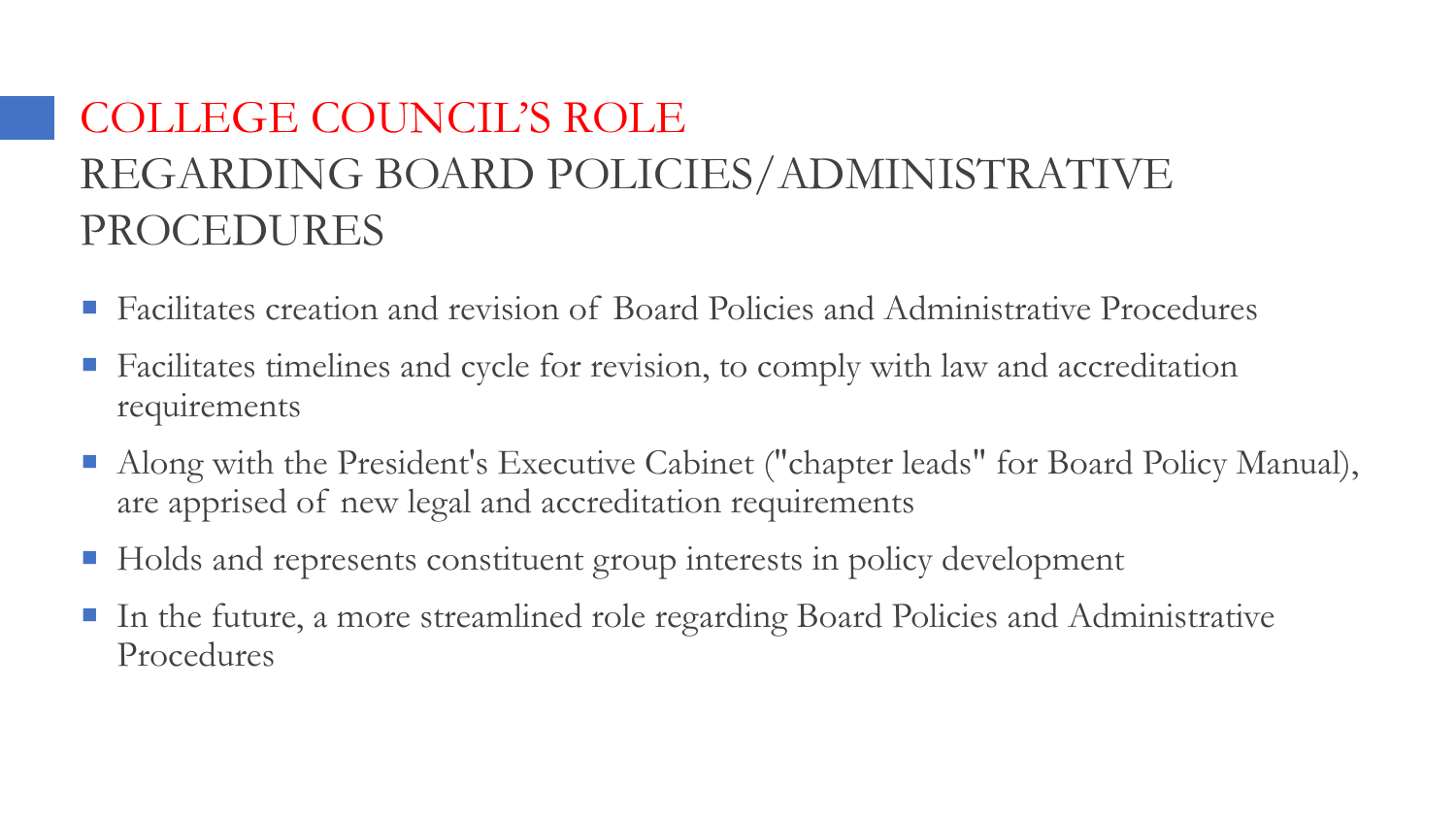# SCJCD/SRJC POLICIES AND PROCEDURES

| <b>SCJCD SECTIONS</b> | <b>TITLE</b>                     | <b>POLICY</b>   | <b>PROCEDURE</b> |
|-----------------------|----------------------------------|-----------------|------------------|
| Section 0             | By-Laws of the Board of Trustees | 37              |                  |
| Section 1             | Philosophy, Mission and Goals    | 1               | $\theta$         |
| Section 2             | District Governance              | 21              | 12               |
| Section 3             | Academic Program                 | 43              | 24               |
| Section 4             | Human Resources                  | 50              | 15               |
| Section 5             | Finance                          | 39              | 17               |
| Section 6             | <b>Facilities Planning</b>       | 50 <sup>°</sup> | 9                |
| Section 7             | <b>Community Relations</b>       | 25              | 6                |
| Section 8             | <b>Student Services</b>          | 50              | 19               |
|                       |                                  |                 |                  |

**TOTAL = 419 316 103**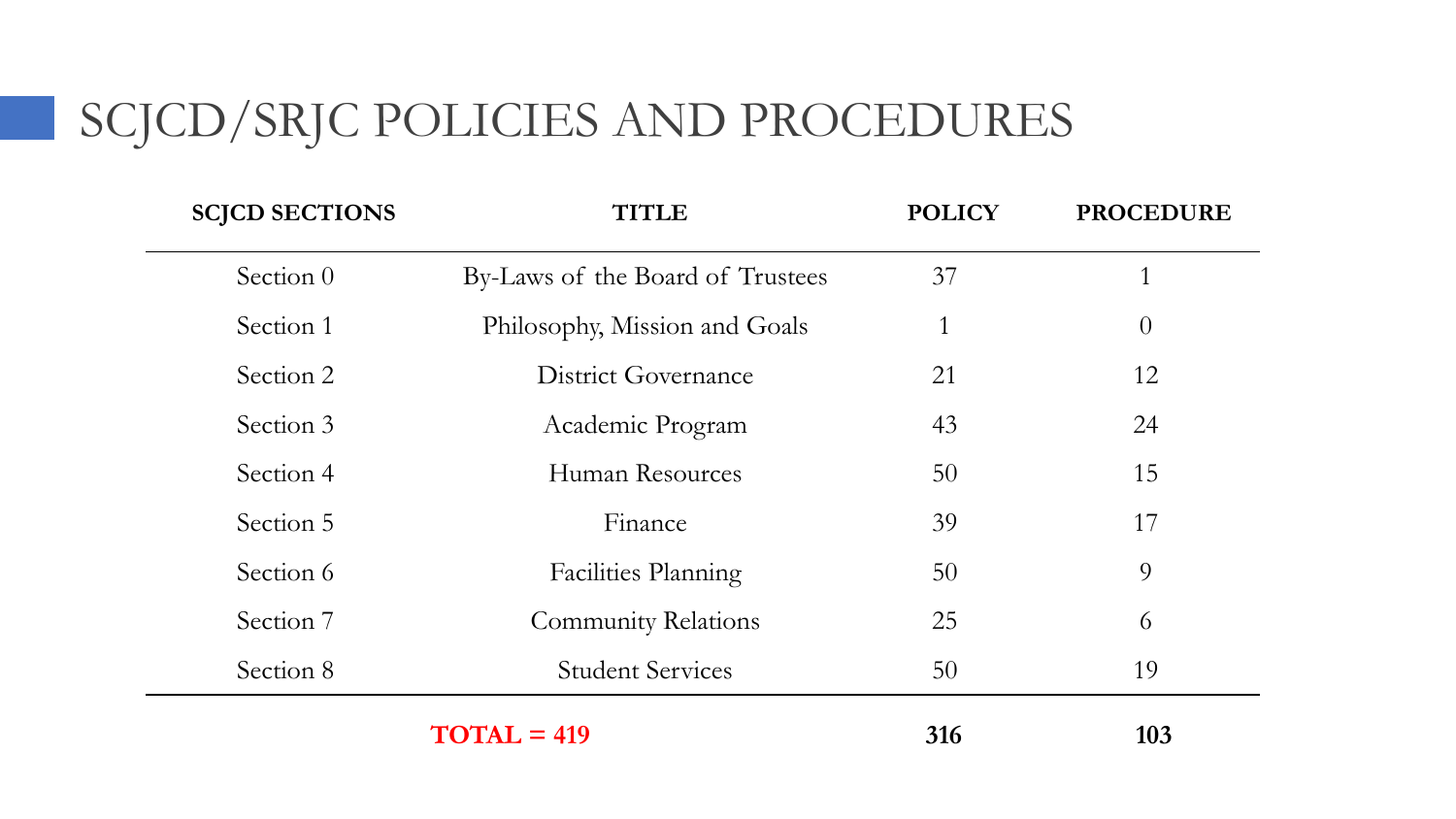### BOARD POLICIES (BPs)

- Defines general goals and acceptable practices
- **E** Establish the "what"
- Represent the voice of the Board
- Responsibility of the Board
- **Require official Board adoption**
- **Implements federal and state statutes and regulations**
- **Best expressed in broad statements**
- **Legally binds the district**
- Should be clear, succinct, and current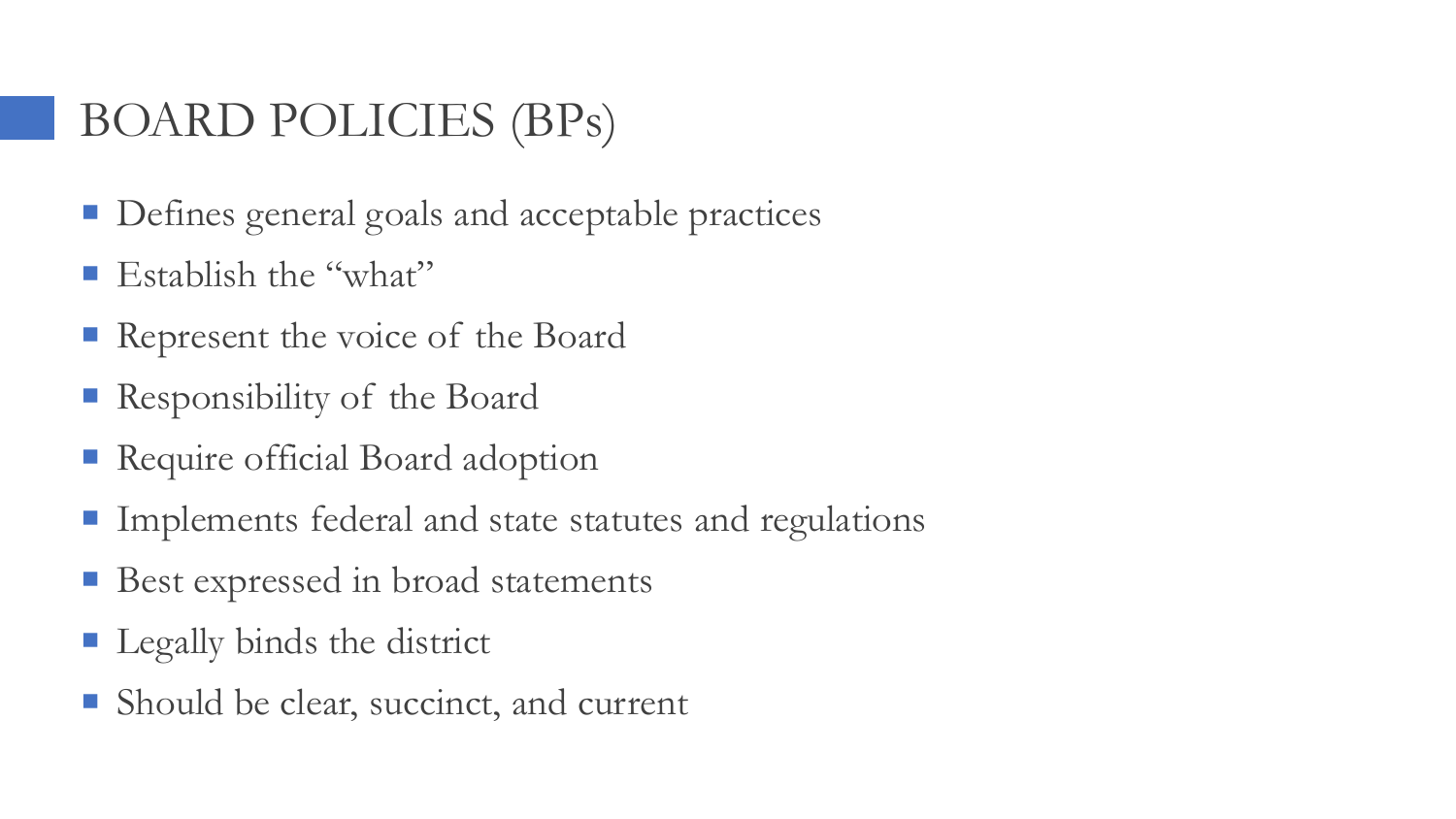## ADMINISTRATIVE PROCEDURES (APs)

- Define a plan of action to implement board policy, statutes, and regulations
- **Exablish the "how"**
- Include prescriptive details of policy implementation, responsibility, accountability and standards of practice
- Responsibility of the Superintendent/President
- Developed and implemented by the Superintendent/President, administration, faculty, and staff members
- Not intended to require board action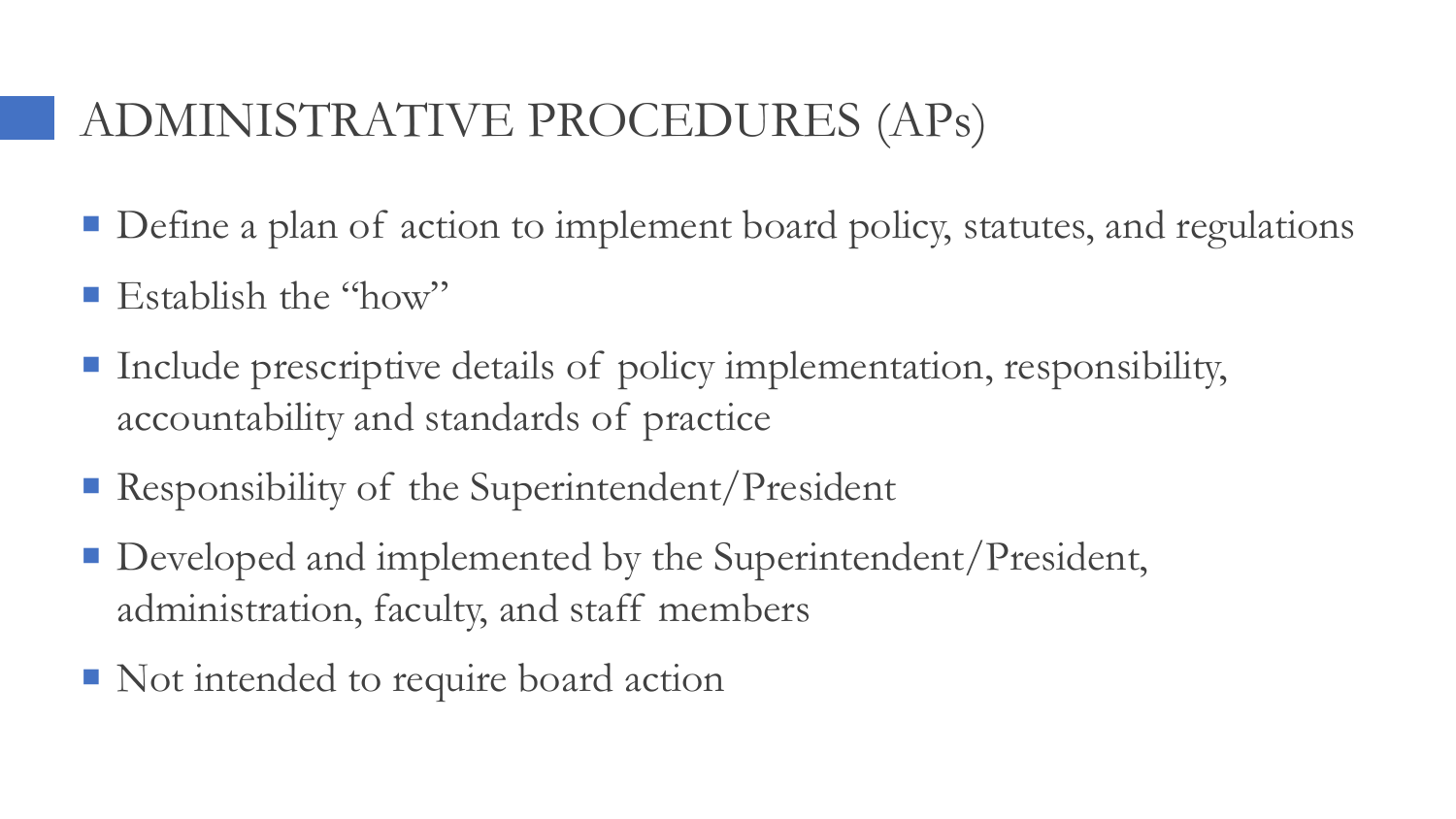

- The District is legally obligated to follow and comply with the language in both its board policies and administrative procedures
- Failure to do so could create a significant risk of exposure to liability and invite legal action against the District to require it to comply with its own policies and procedures
- Also serves as a reminder of why it is critically important for districts to officially rescind conflicting and outdated board policy and administrative procedure language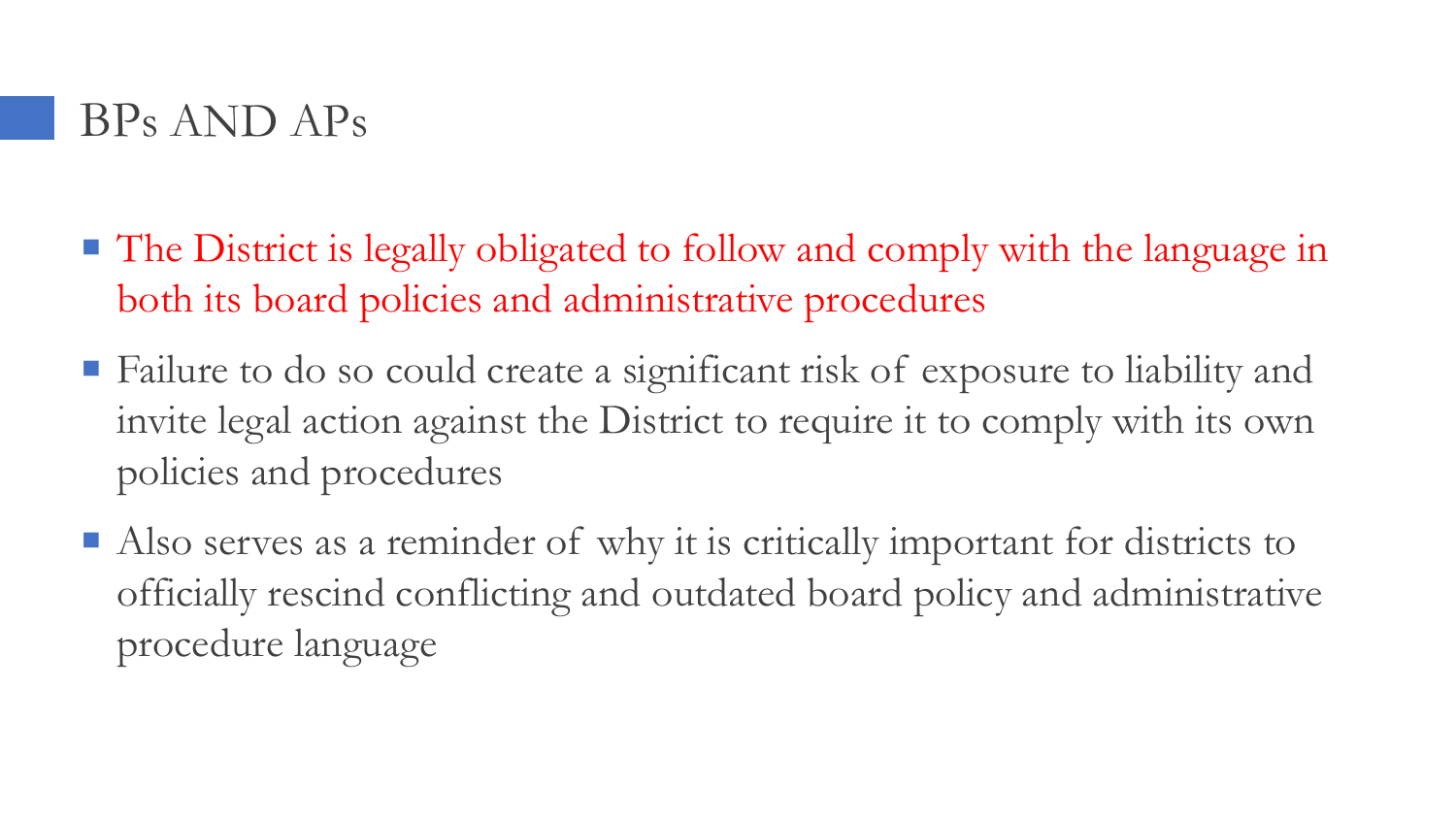### WHY THE CCLC TEMPLATE SERVICE?

- The Community College League of California ([https://ccleague.org](https://ccleague.org/)) Policy and Procedure Subscription Service provides template language for over 400 board policies (BPs) and administrative procedures (APs) for California community colleges.
- Biannual (April and October) legal updates alert districts to changes in the statutes, regulations, legal opinions, questions from subscribers, or practice which will inform SRJC's process and ensure the college has up-to-date and useful policies and procedures.
- The service helps educate trustees and other district leaders and facilitates the institution's policy and procedure review processes.
- The fees for the service are less expensive than what it could cost for a single district to dedicate employee and legal counsel time to researching the need for updates and drafting the information.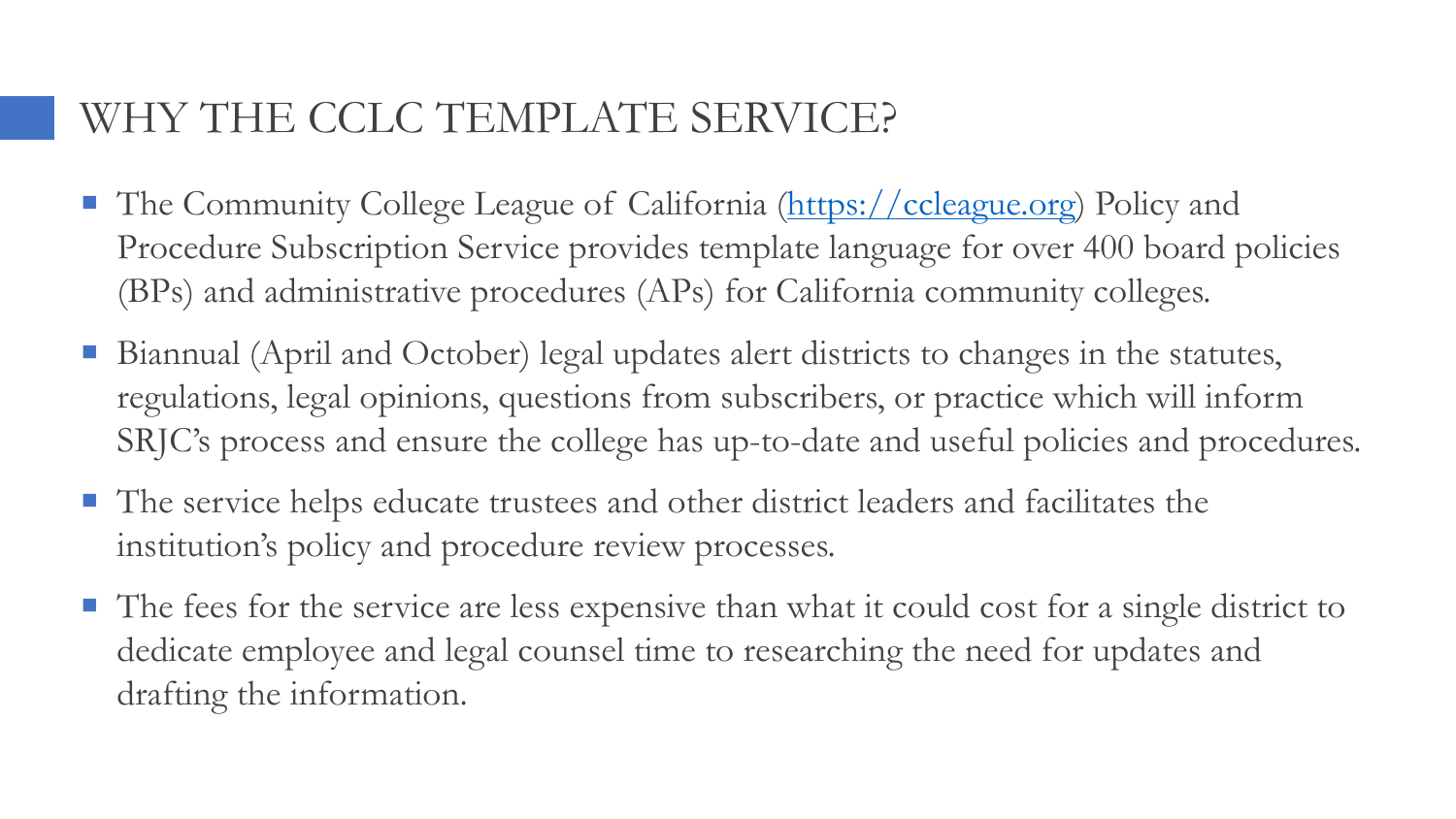# CCLC TEMPLATES

| <b>CCLC CHAPTER</b> | <b>TITLE</b>                       | <b>BPs</b>     | <b>APs</b> |
|---------------------|------------------------------------|----------------|------------|
| Chapter 1           | The District                       | $\overline{2}$ | $\theta$   |
| Chapter 2           | Board of Trustees                  | 38             | 18         |
| Chapter 3           | General Institution                | 34             | 40         |
| Chapter 4           | Academic Affairs                   | 22             | 39         |
| Chapter 5           | <b>Student Services</b>            | 27             | 38         |
| Chapter 6           | <b>Business and Fiscal Affairs</b> | 23             | 39         |
| Chapter 7           | Human Resources                    | 26             | 55         |
|                     | $TOTAL = 401$                      | 172            | 229        |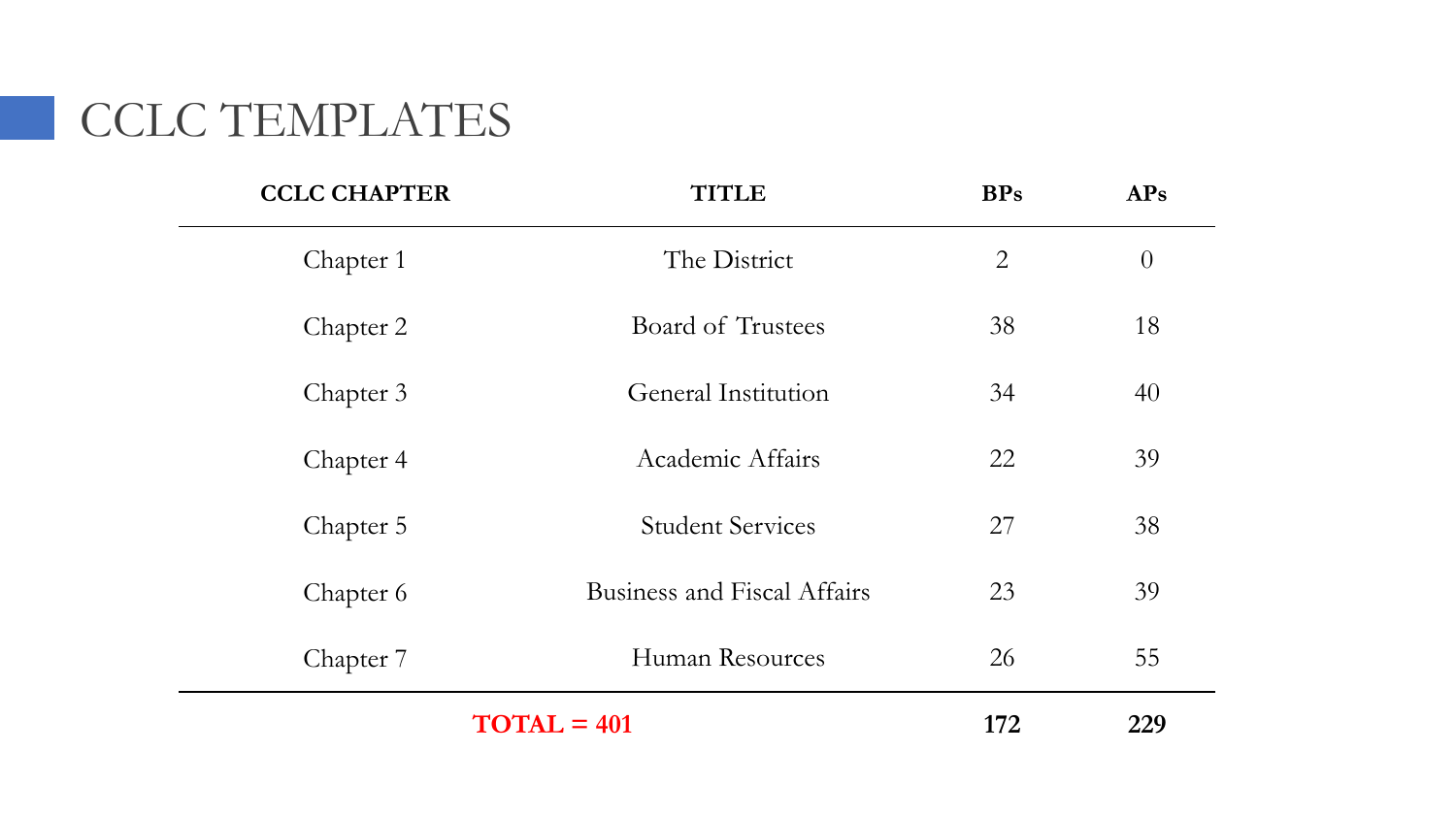# CCLC CHAPTERS AND SCJCD/SRJC SECTIONS

| <b>CCLC CHAPTERS</b>                   |     | BPs APs        | <b>CABINET ADMINISTRATOR</b>                                    | <b>SCJCD SECTIONS</b>            | <b>PB</b> | <b>PROC</b> |
|----------------------------------------|-----|----------------|-----------------------------------------------------------------|----------------------------------|-----------|-------------|
| Chapter 1: The District                | 2   | $\overline{0}$ | Superintendent/President                                        | 1: Philosophy, Mission and Goals |           | $\theta$    |
| Chapter 2: Board of Trustees           | 38  | 18             | 0: By-Laws of the Board of Trustees<br>Superintendent/President |                                  | 37        |             |
|                                        |     |                |                                                                 | 2: District Governance           | 21        | 12          |
| Chapter 3: General Institution         |     | 40             | Superintendent/President                                        | 6: Facilities Planning           | 50        | 9           |
|                                        |     |                |                                                                 | 7: Community Relations           | 25        | 6           |
| Chapter 4: Academic Affairs            | 22  | 39             | Vice President, Academic Affairs                                | 3: Academic Program              | 43        | 24          |
| Chapter 5: Student Services            | 27  | 38             | Vice President, Student Services                                | 8: Student Services              | 50        | 19          |
| Chapter 6: Business and Fiscal Affairs | 23  | 39             | Vice President, Finance and Administrative Services             | 5: Finance                       |           | 17          |
| Chapter 7: Human Resources             | 26  | - 55           | Vice President, Human Resources                                 | 4: Human Resources               | 50        | 15          |
| $TOTAL = 401$                          | 172 | 229            |                                                                 | $TOTAL = 419$                    | 316       | 103         |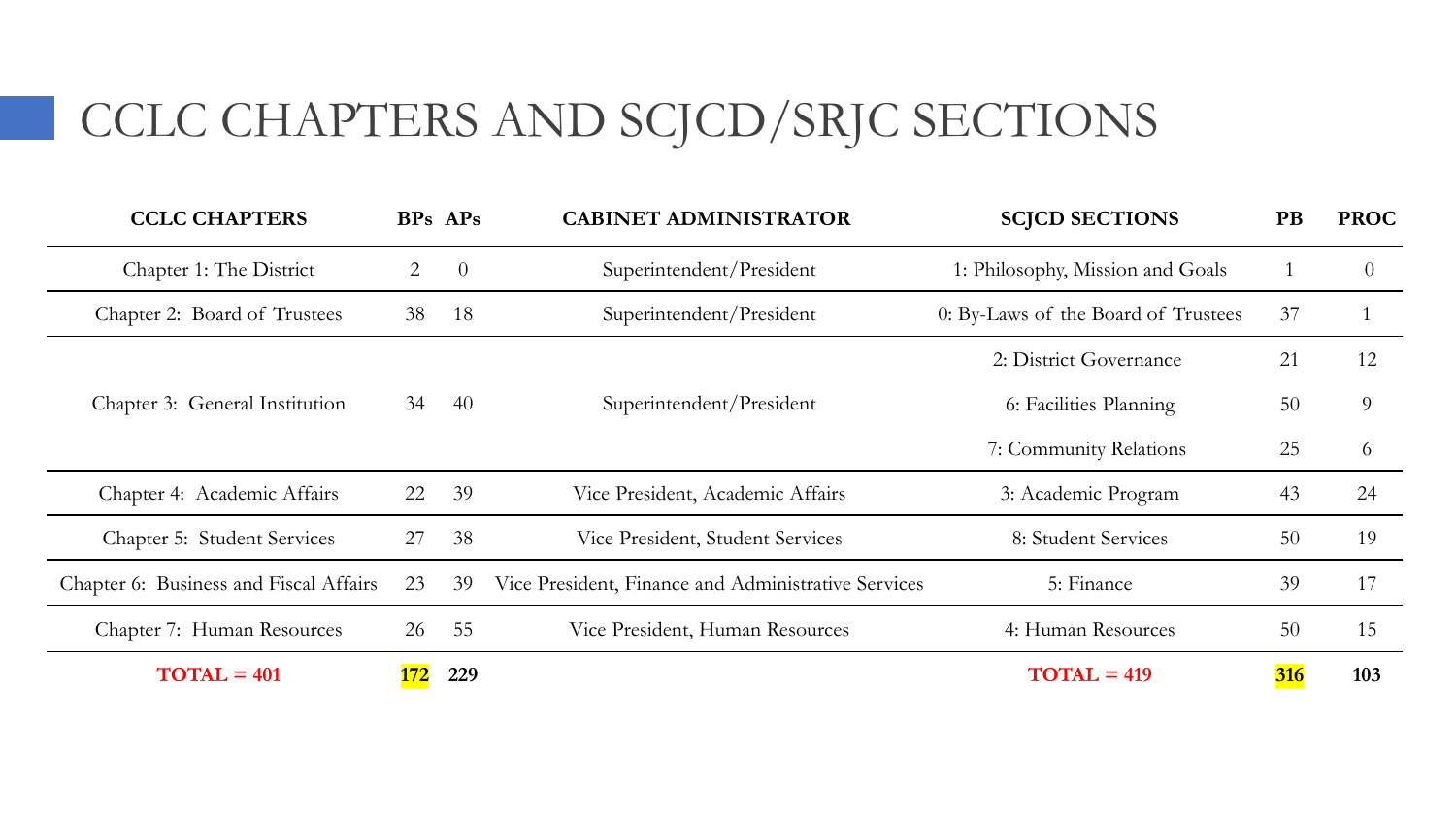### POLICY/PROCEDURE BREAKDOWN PER ACCREDITATION STANDARDS

| $#$ OF<br>POLICY/PROCEDURE | <b>SCJCD SECTIONS</b>                |
|----------------------------|--------------------------------------|
| 5                          | 0 - By-Laws of the Board of Trustees |
| 1                          | 1 - Philosophy, Mission and Goals    |
| 6                          | 2 - District Governance              |
| 11                         | 3 - Academic Program                 |
| 7                          | 4 - Human Resources                  |
| 10                         | $5 - Finance$                        |
| 1                          | 6 – Facilities Planning              |
| 13                         | 8 - Student Services                 |
| 26                         | No Current SCJCD Policy/Procedure    |
| 80                         | <b>TOTAL</b>                         |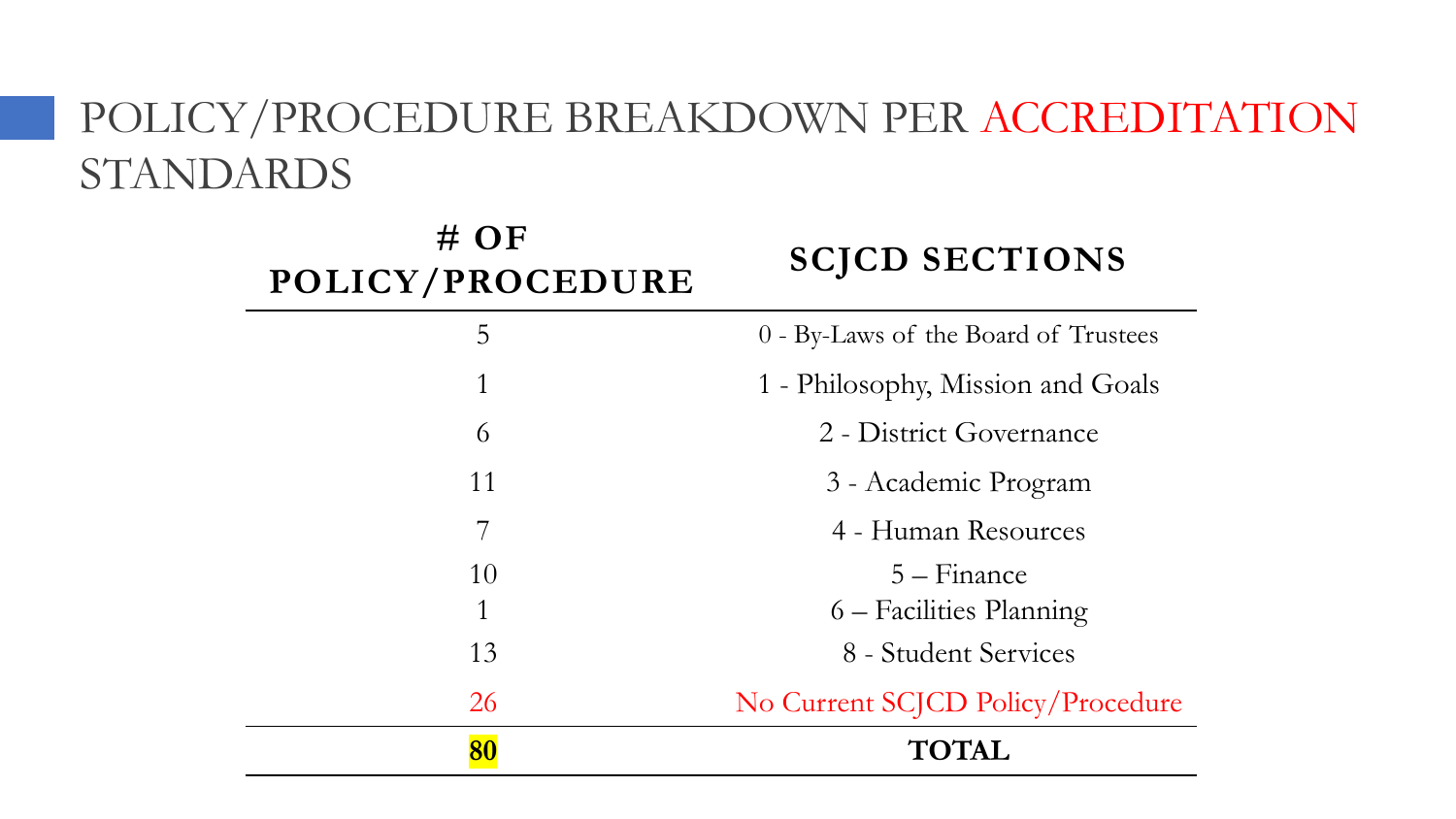### ACCREDITATION STANDARDS RELATED POLICIES/PROCEDURES TO BE CREATED

| $\#$ OF<br><b>POLICIES</b> | <b>CCLC</b><br><b>CHAPTER</b>   | $\#$ OF<br><b>PROCEDURES</b> | <b>CCLC</b><br><b>CHAPTER</b>   |
|----------------------------|---------------------------------|------------------------------|---------------------------------|
| $\overline{2}$             | 2 - Board of Trustees           | 6                            | 3 – General Institution         |
| $\overline{4}$             | 3 – General Institution         | $\mathfrak{Z}$               | 4 - Academic Affairs            |
| 1                          | 4 - Academic Affairs            | 3                            | 5 - Student Services            |
| 1                          | 6 – Business and Fiscal Affairs | $\mathfrak{Z}$               | 6 – Business and Fiscal Affairs |
| 1                          | 7 - Human Resources             | $\overline{2}$               | 7 - Human Resources             |
| 9                          | <b>TOTAL</b>                    | 17                           | <b>TOTAL</b>                    |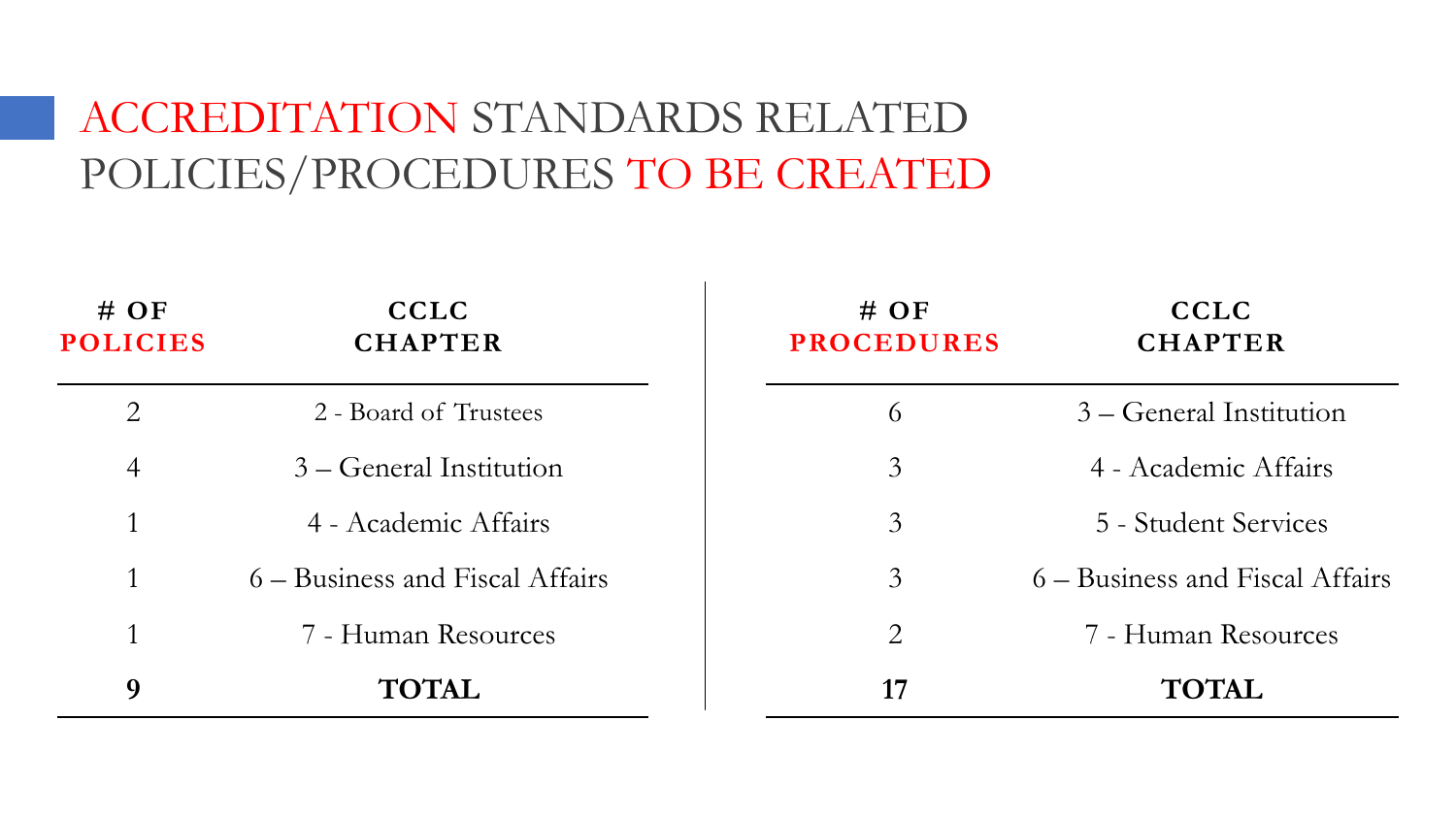### WHAT DOES A CCLC TEMPLATE LOOK LIKE?

### **Example 1 – Board Policy**

### **BP 4040 Library and Learning Support Services**

#### **References:**

Education Code Section 78100; Civil Code Section 1798.90; ACCJC Accreditation Standard II

#### **NOTE:** *This policy is legally required.*

The District shall have library and learning support services that are an integral part of the institution's educational program and will comply with the requirements of the Reader Privacy Act.

#### **Revised 3/12, 11/14**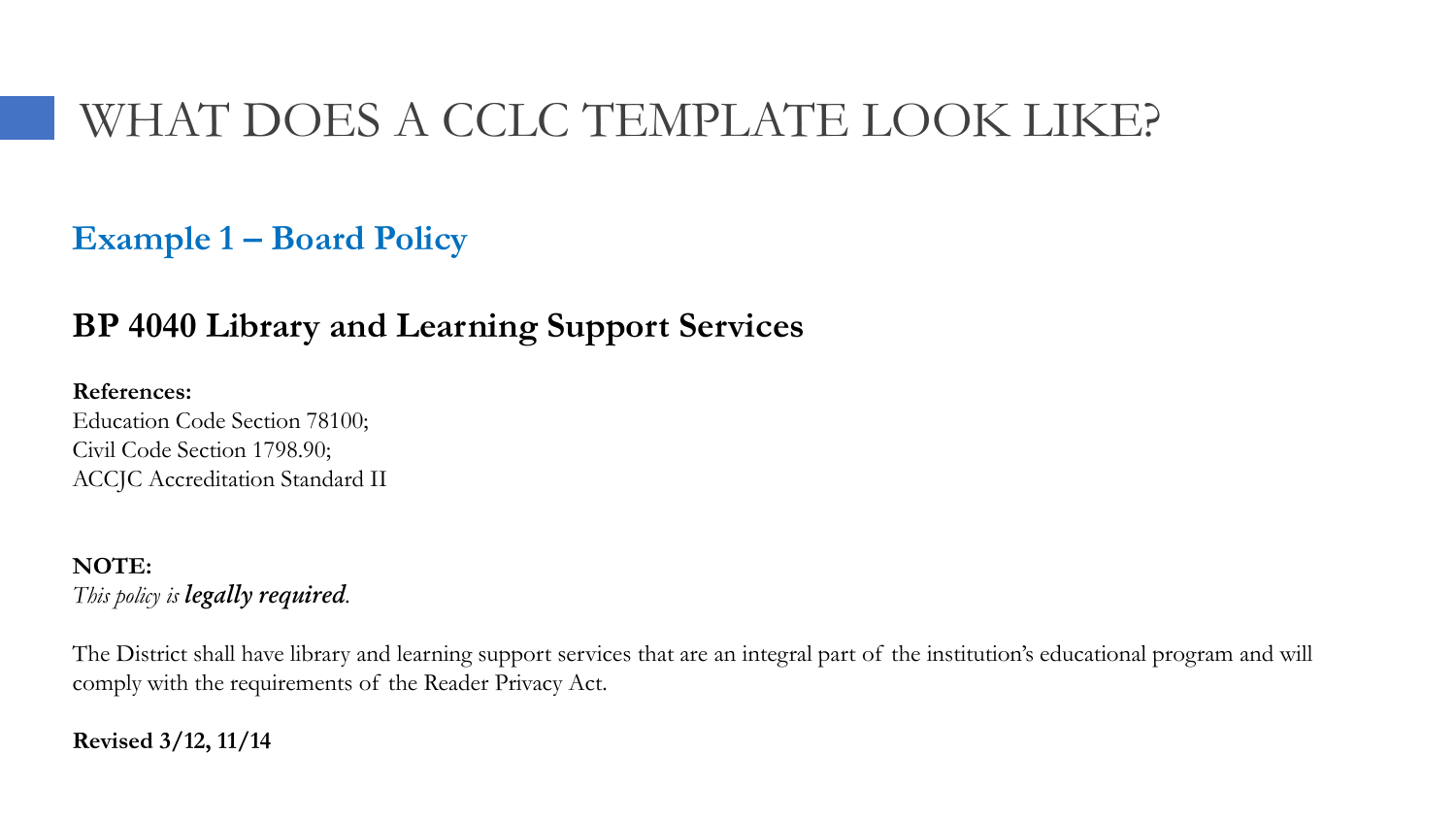### WHAT DOES A CCLC TEMPLATE LOOK LIKE?

#### **Example 2 – Administrative Procedure**

#### **AP 4021 Program Discontinuance**

**References:** Education Code Section 78016; Title 5 Sections 51022 and 55130; ACCJC Accreditation Standard II.A.15

#### **NOTE:**

*A procedure for discontinuance of career and technical programs is legally required. Procedures for discontinuance of other programs are suggested as good practice. Insert local practice.*

The procedure for discontinuance of career and technical programs should include a process for: Reviewing such programs every two years to ensure they meet legal standards. Terminating programs by the Governing Board if legal and other District standards are not met.

**New 8/04, Revised 4/15**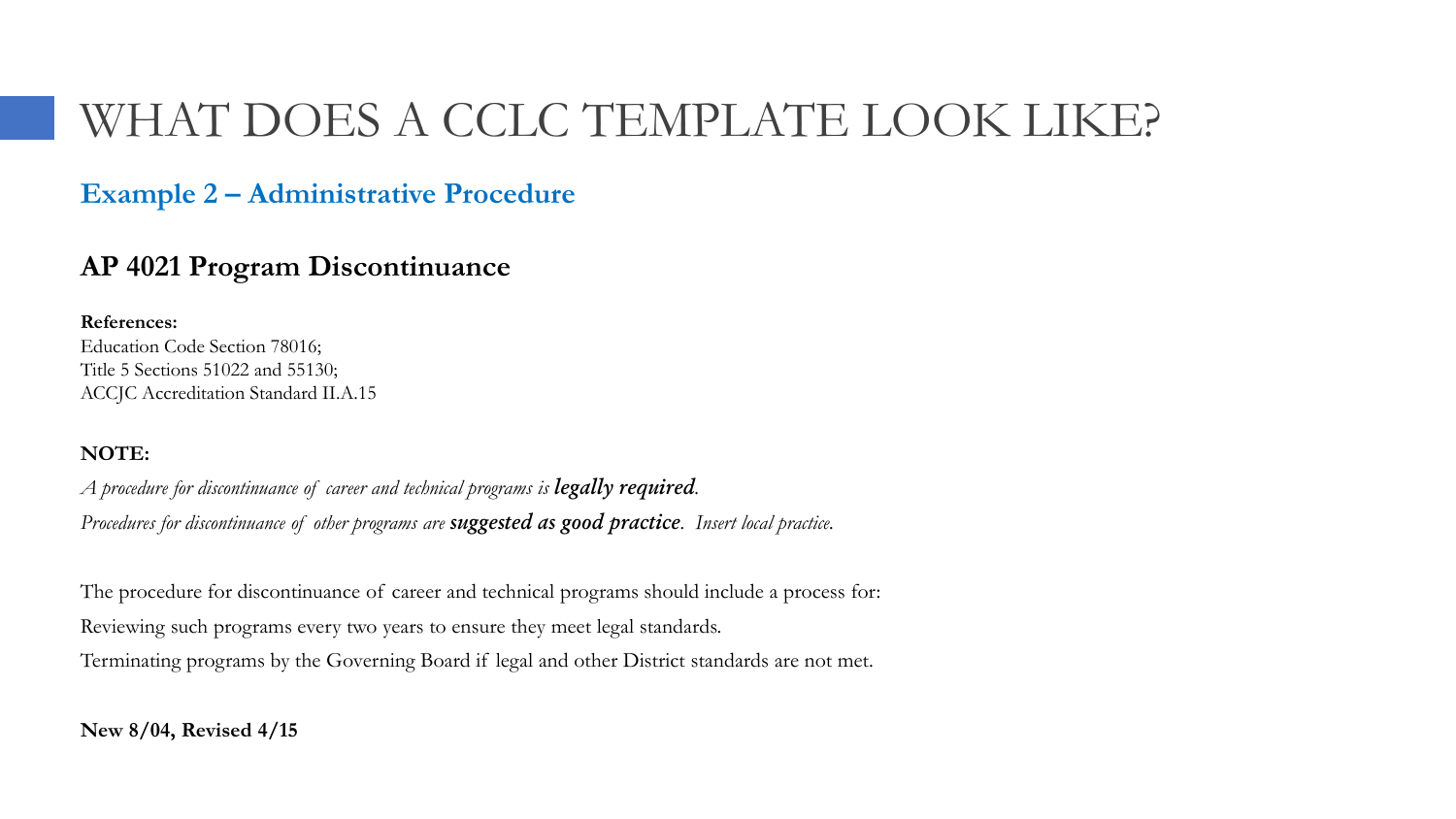# CLASSIFICATION LEVELS

- **Legally required** by law or regulation
	- Required to have a policy or procedure
	- Required to do the action/fulfill the condition
	- Compliance with Accreditation standards
- **Legally advised** 
	- **Protects district from liability**
	- **Strengthens district's position in litigation**
- Suggested as Good Practice/Optional
- District-specific policies/procedures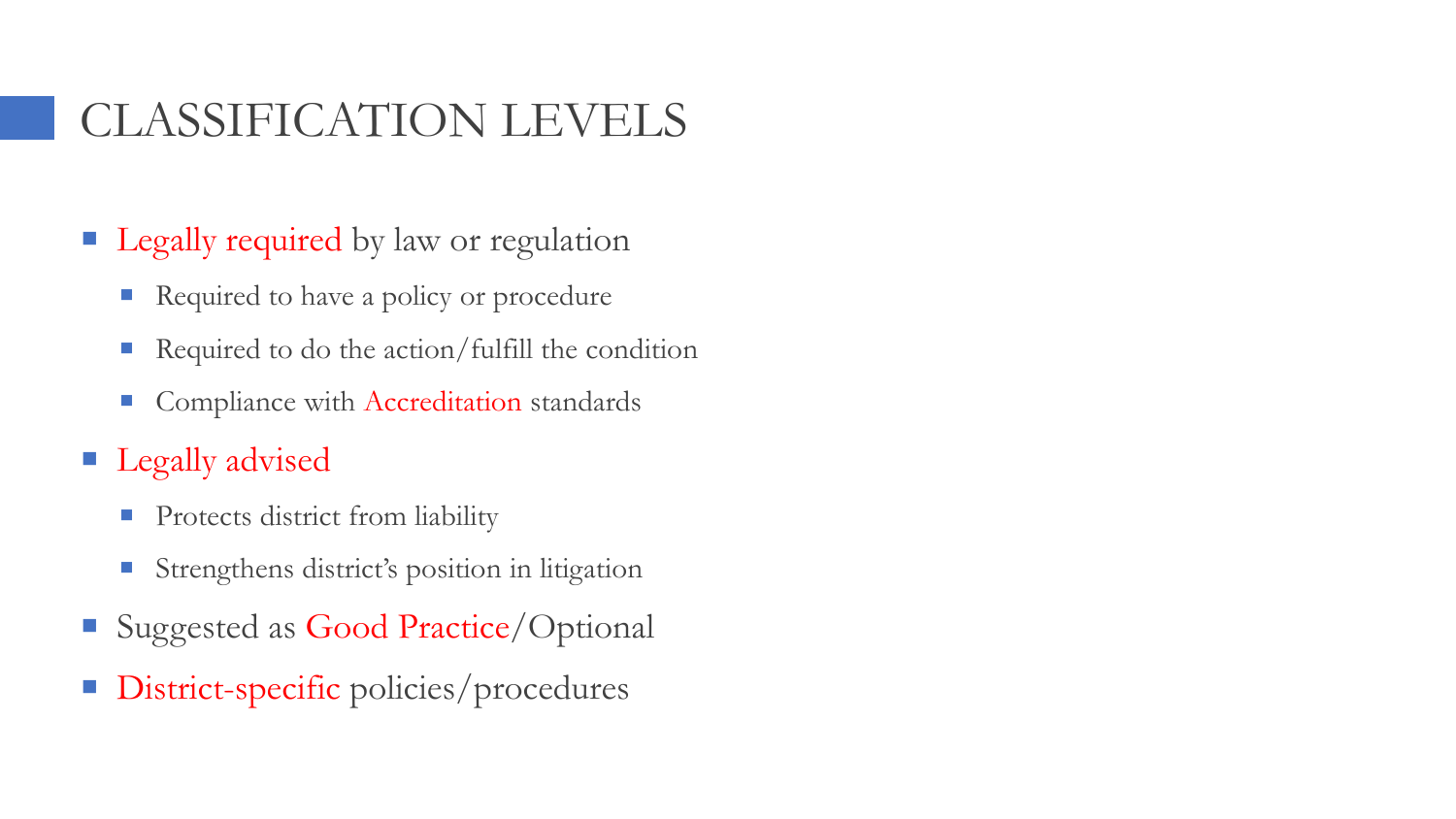### POLICIES AND PROCEDURES THROUGH A DIVERSITY, EQUITY, INCLUSION LENS CCLC OVERVIEW AND APPROACH

- **Every area of institutional operations covered by the BPs/APs affects student,** community, and employee access to districts' programs and services
- $\blacksquare$  This means all these areas have the ability to (and do) impact equity and inclusion  $\blacksquare$ either positively or negatively
- Policies/procedures are tools for orienting each institutional area in the right direction by:
	- **Drawing the connection between that area's institutional function and DEI issues**
	- Creating expectations and accountability
	- Offering procedures to execute broad policies grounded in DEI concepts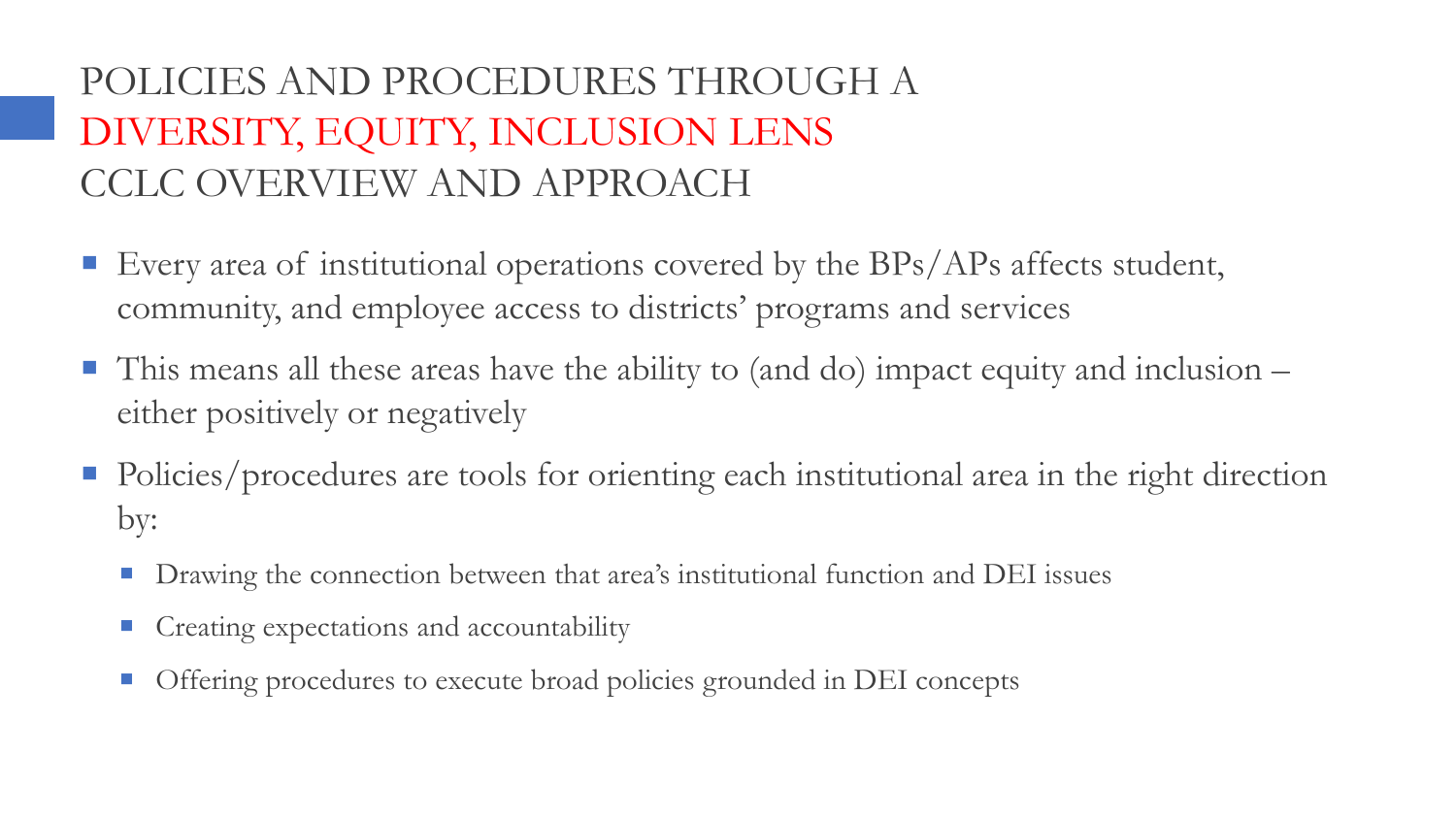### POLICIES AND PROCEDURES THROUGH A DIVERSITY, EQUITY, INCLUSION LENS CCLC OVERVIEW AND APPROACH

- **The approach:** 
	- Identify the particular linkage between the institutional area and DEI
	- $\blacksquare$  Express this in policy
	- Develop procedures that implement the policies
	- CCLC Legal Update #38 (April 2021) provided DEI revisions to 21 BPs/19 APs Optional language
- Chapter 1 (The District)  $-1/0$
- Chapter 2 (Board of Trustees) 4/1
- Chapter 3 (General Institution) 3/5
- Chapter 4 (Academic Affairs)  $-3/3$
- Chapter 5 (Student Services)  $-1/2$
- Chapter 6 (Business and Facilities)  $-2/2$
- Chapter 7 (Human Resources) 7/6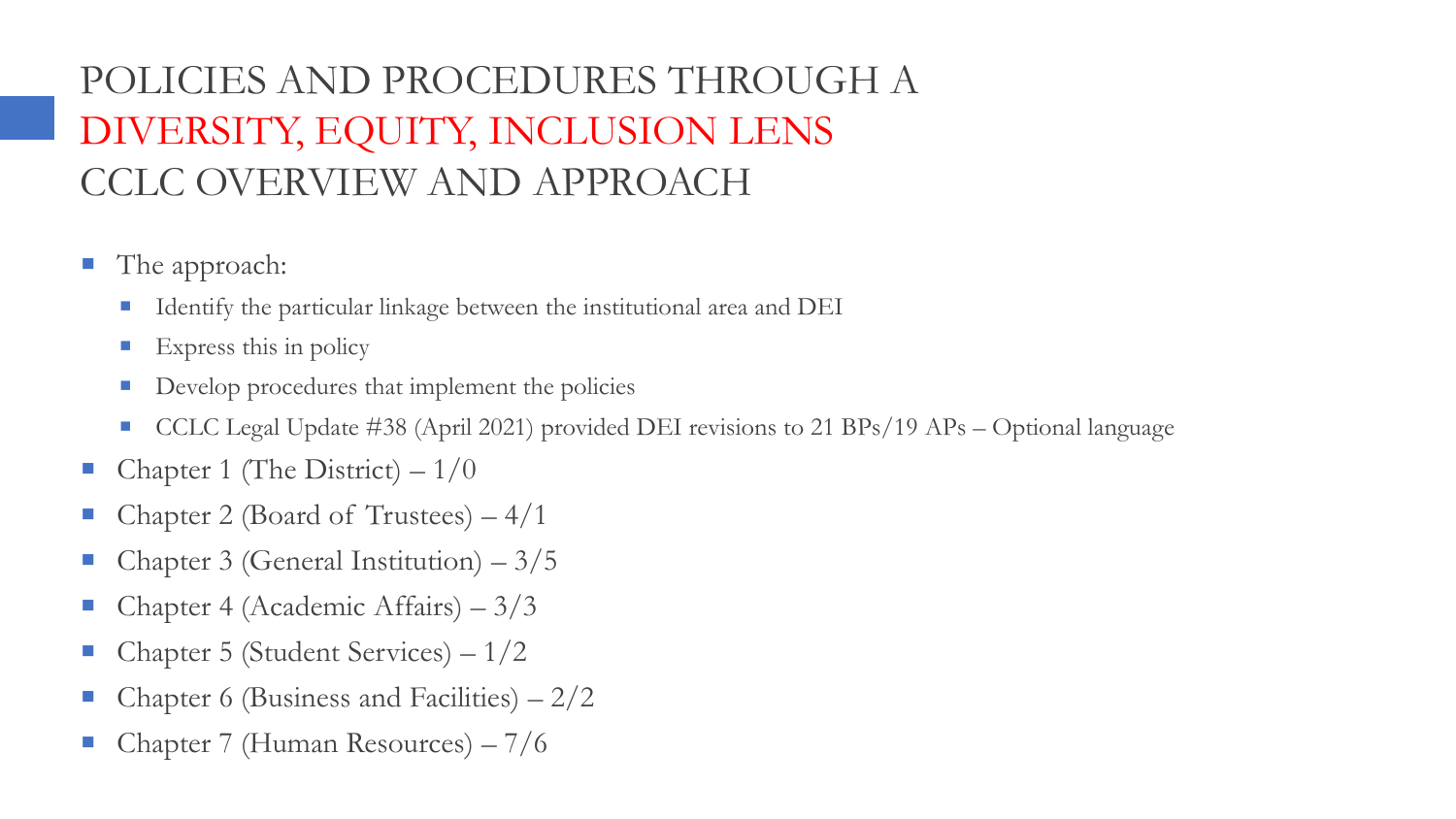### NEXT STEPS

- Identify CCLC templates that relate to SRJC policies/procedures Completed
- Review current process and revise 2.1 (BP 2410) Board of Trustees (May 11/June 8, 2021)
- Revise  $2.1/P$  (AP 2410)
- Prioritize review of policies/procedures start with accreditation related policy/procedure
- Determine process to review CCLC templates and incorporate revisions into existing policies/procedures
- Create and review new policies/procedures using CCLC templates where SRJC does not have existing policies/procedures
- Develop regular cycle for reviewing a specific percentage of policies/procedures each year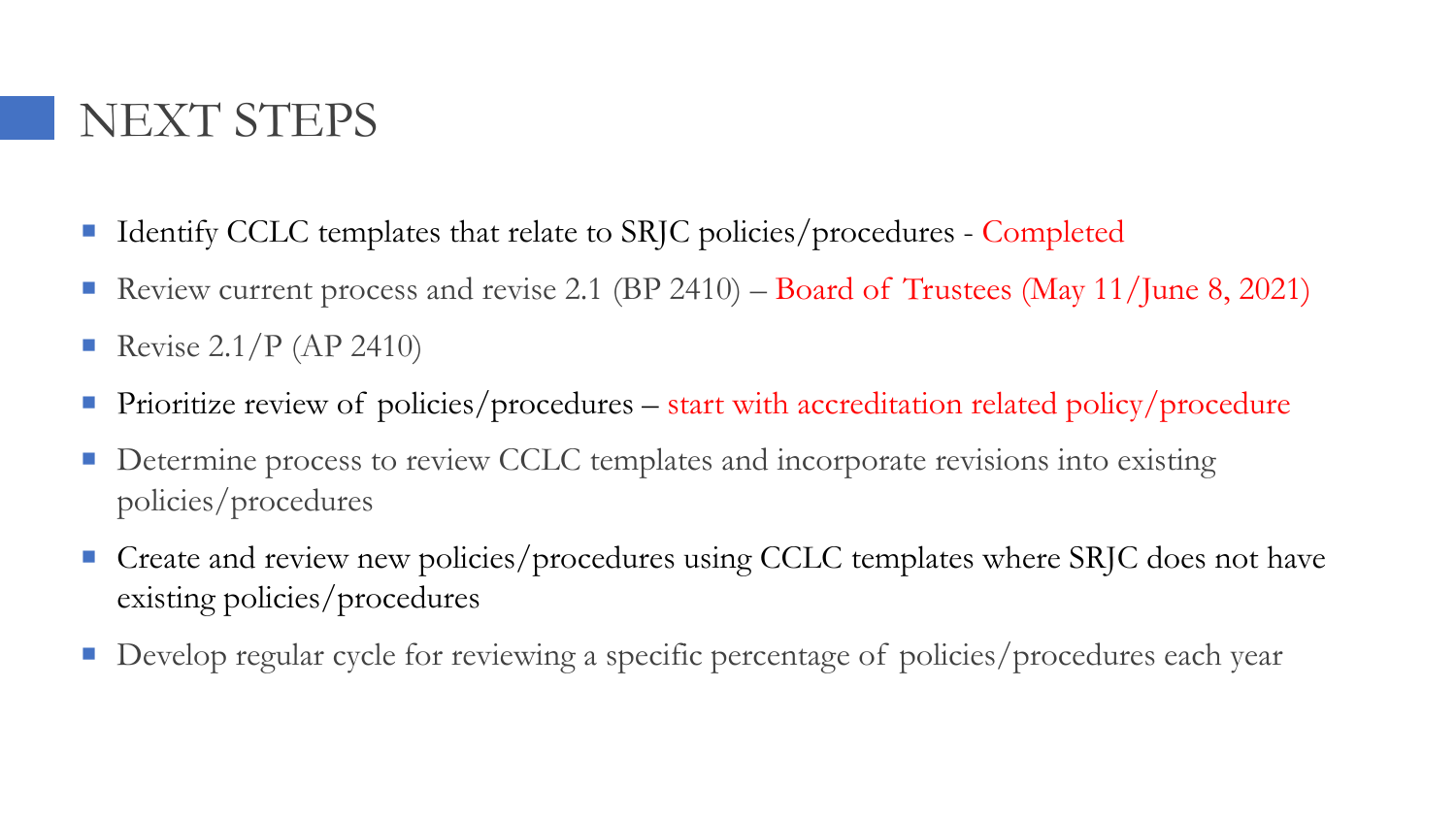### IMPLEMENTATION PLAN

VS

### SHORT TERM

- Accreditation standards-related policy/procedure URGENT
- All remaining policy/procedure PRESSING

### LONG TERM

- Annual review of policy/procedure MAINTENANCE
- Comprehensive 6-year review of policy/procedure MAINTENANCE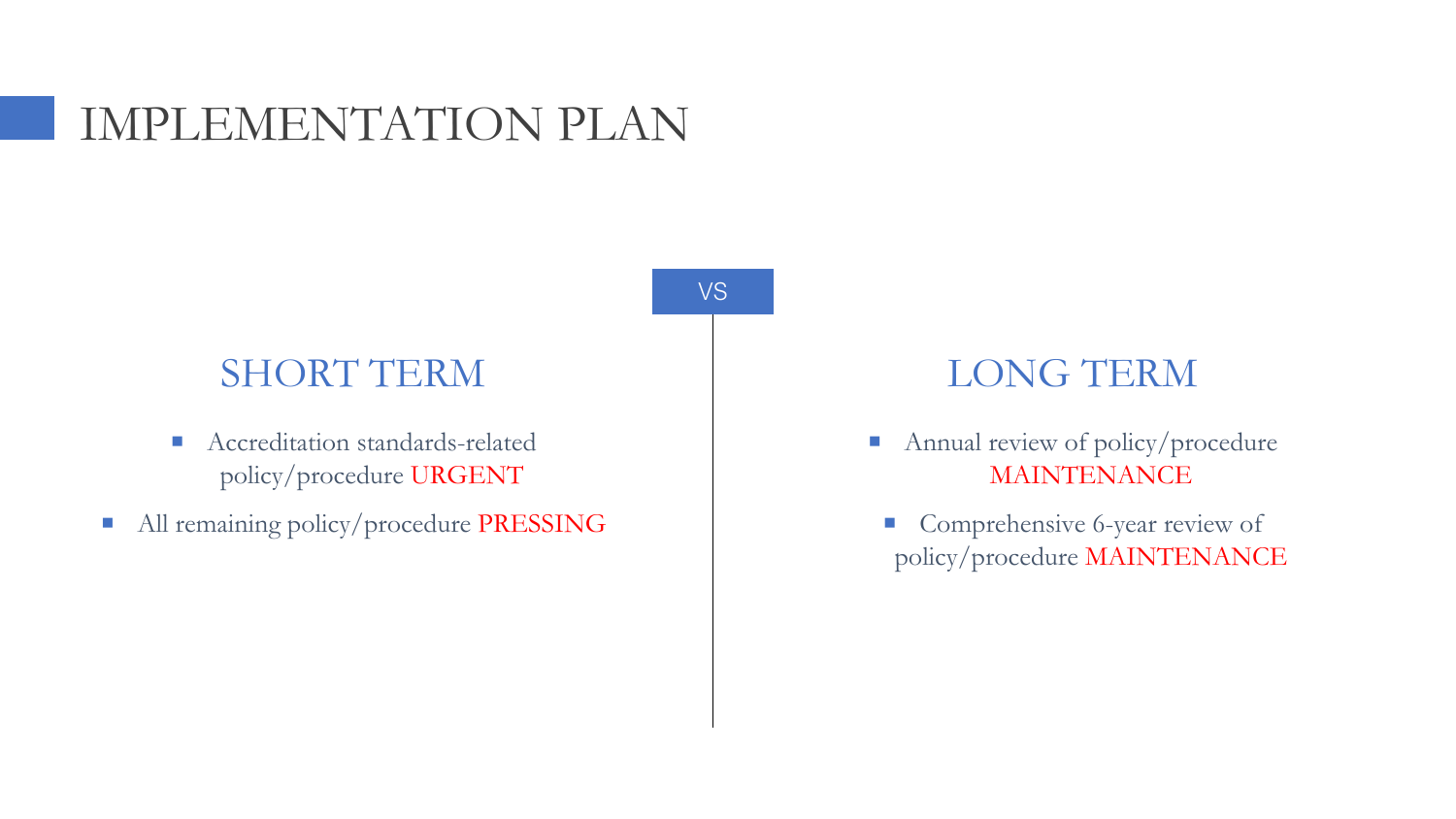### PRIORITIZE REVIEW OF POLICIES/PROCEDURES

- Within each chapter:
	- Accreditation Standards
	- **Legally Required and Legally Advised**
	- Missing BP/AP
	- **DEI-Related or Other Current Issues**
	- **District Specific**
	- **Remaining**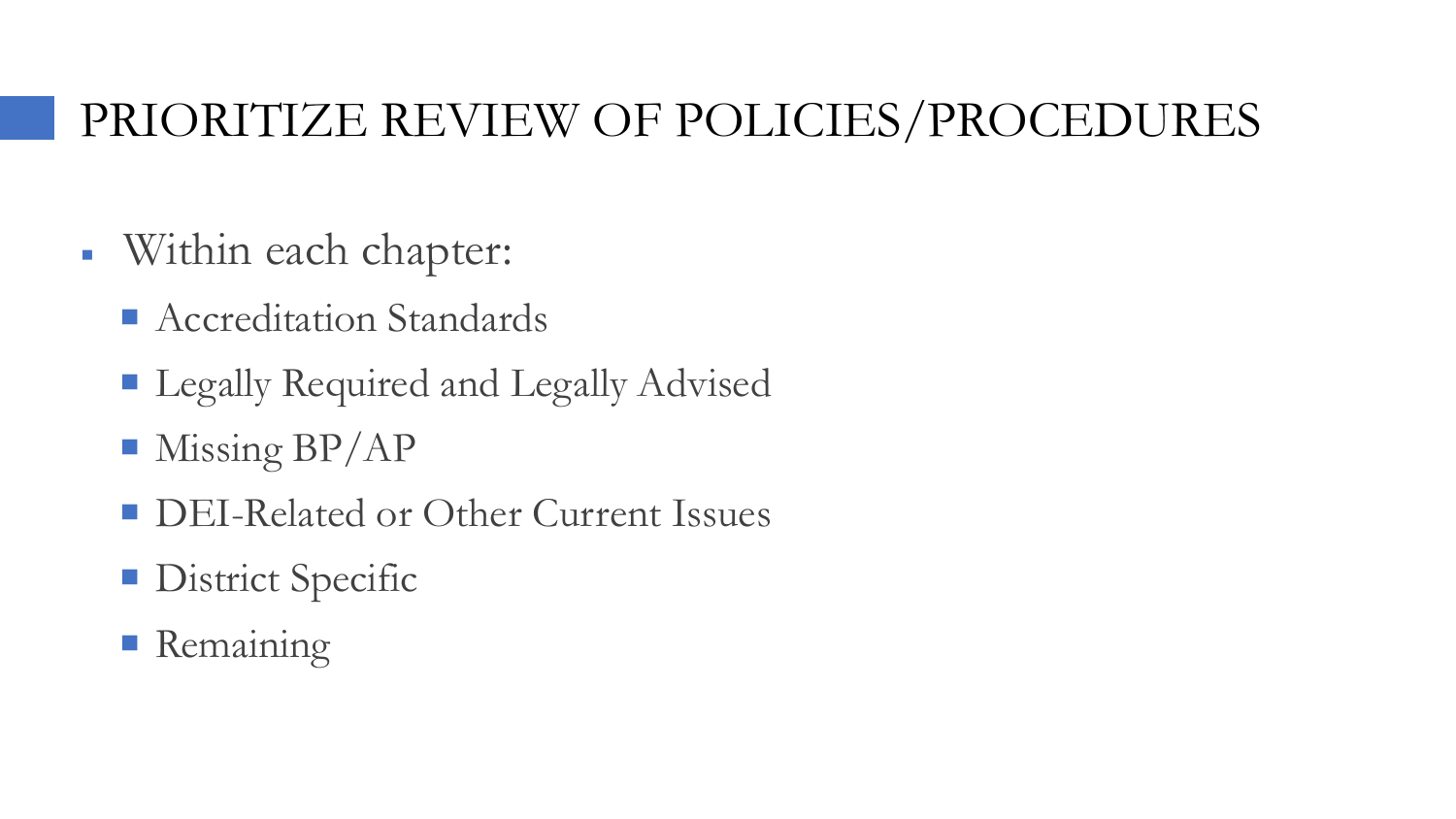### CURRENT REVIEW PROCESS

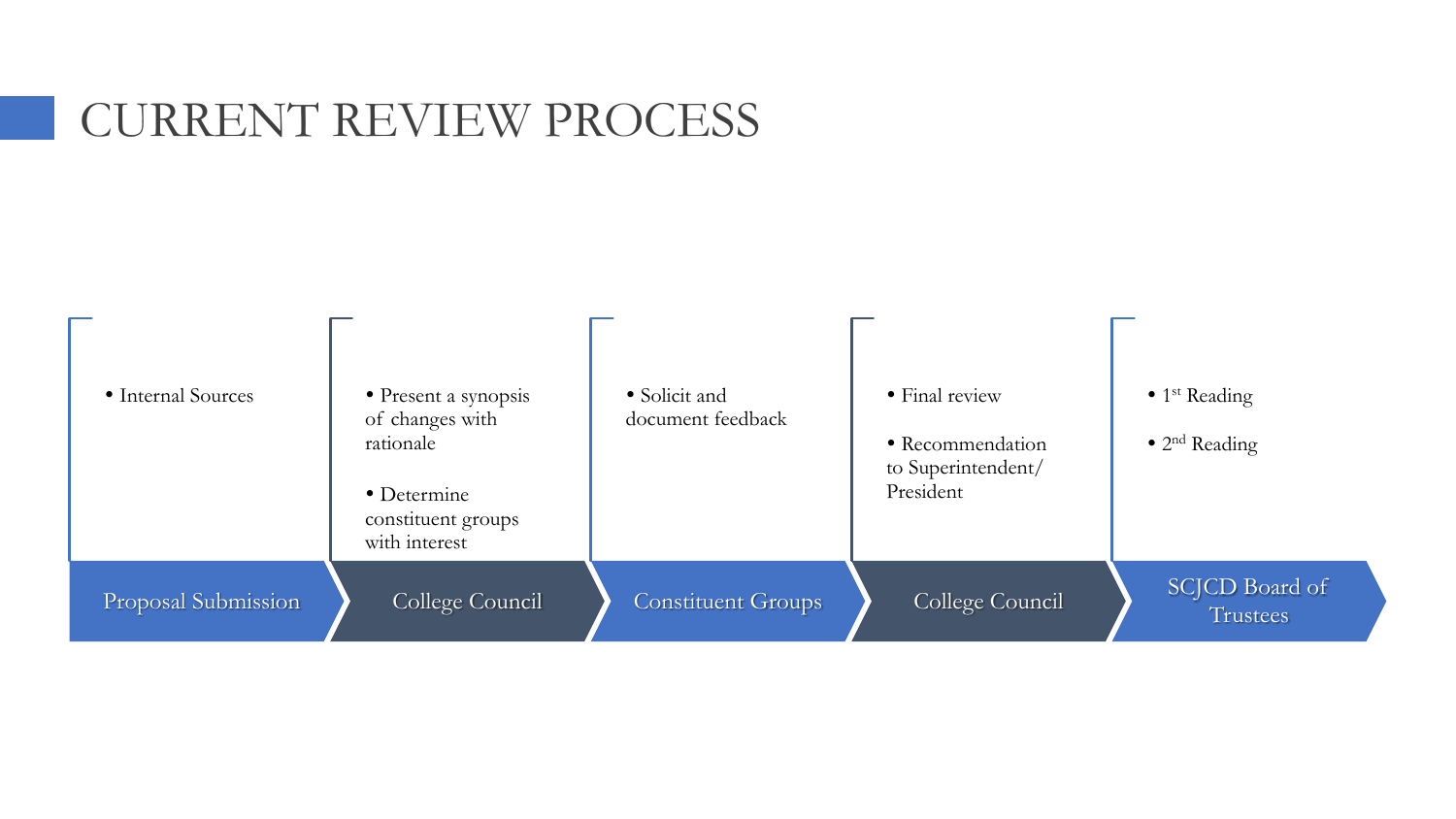### RECOMMENDED ONGOING REVIEW PROCESS

| • Develop draft of<br>proposal or change<br>initiated by:<br>-Internal Sources<br>-CCLC updates<br>-6-year review cycle<br>• Determine constituent<br>groups with interest | Solicit and document feedback | • Final review<br>• Recommendation to<br>Superintendent/<br>President | $\bullet$ 1 <sup>st</sup> Reading<br>$\bullet$ 2 <sup>nd</sup> Reading |
|----------------------------------------------------------------------------------------------------------------------------------------------------------------------------|-------------------------------|-----------------------------------------------------------------------|------------------------------------------------------------------------|
| Cabinet Administrator                                                                                                                                                      | <b>Constituent Groups</b>     | <b>College Council</b>                                                | <b>SCJCD Board of Trustees</b>                                         |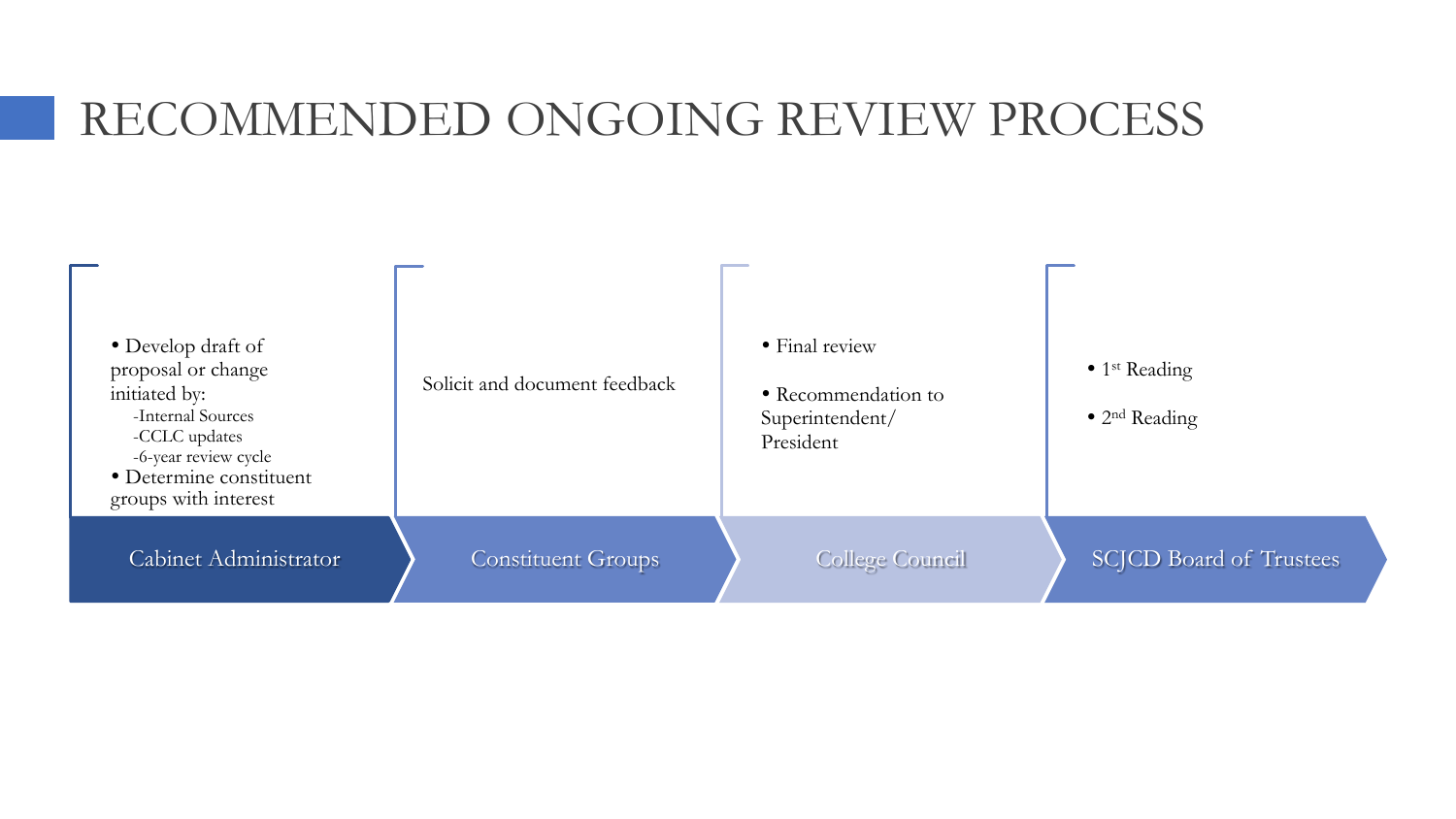### ACCREDITATION RELATED REVIEW - BY DECEMBER 2021

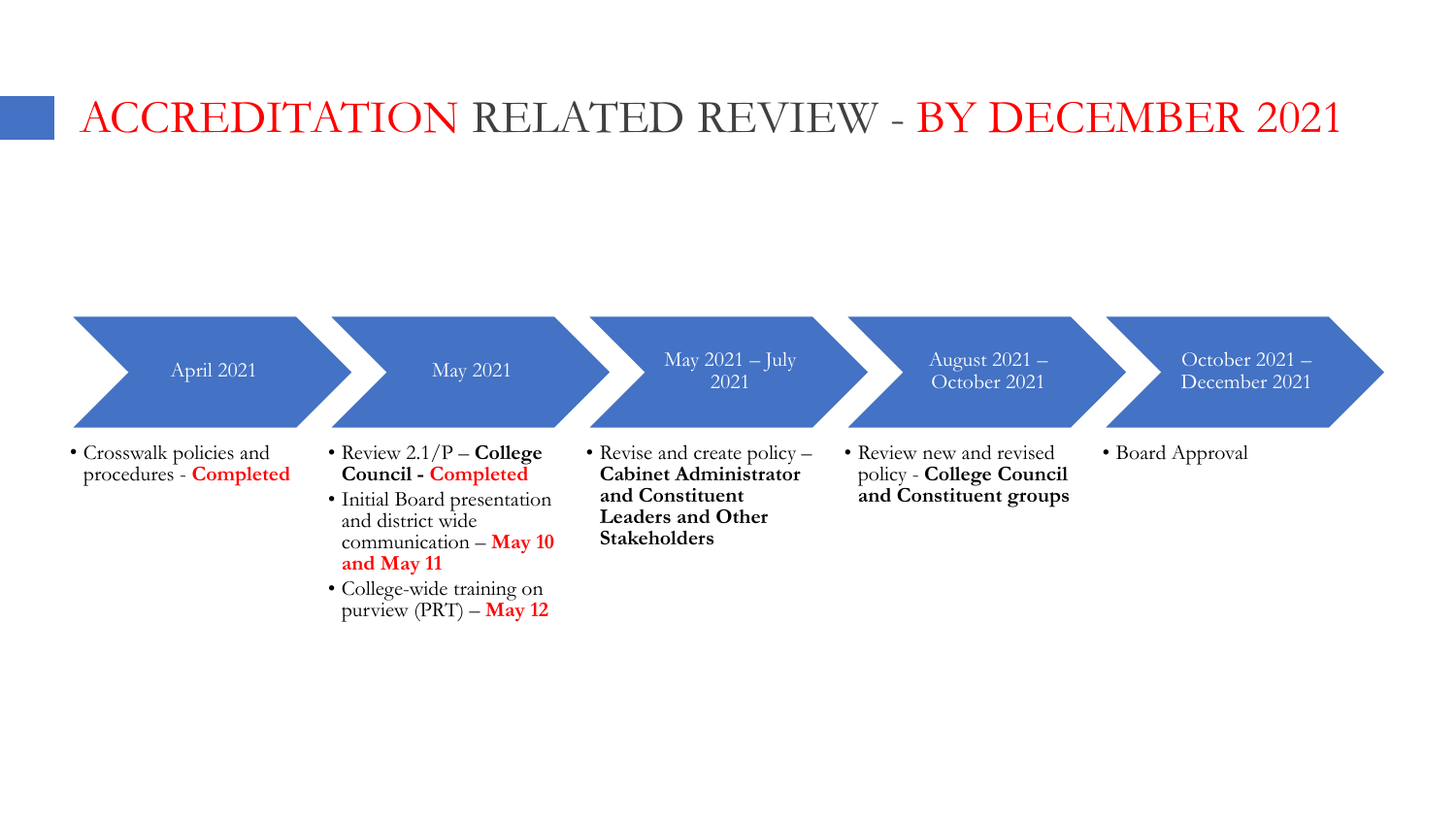### CCLC TRANSITION – BY FALL 2024

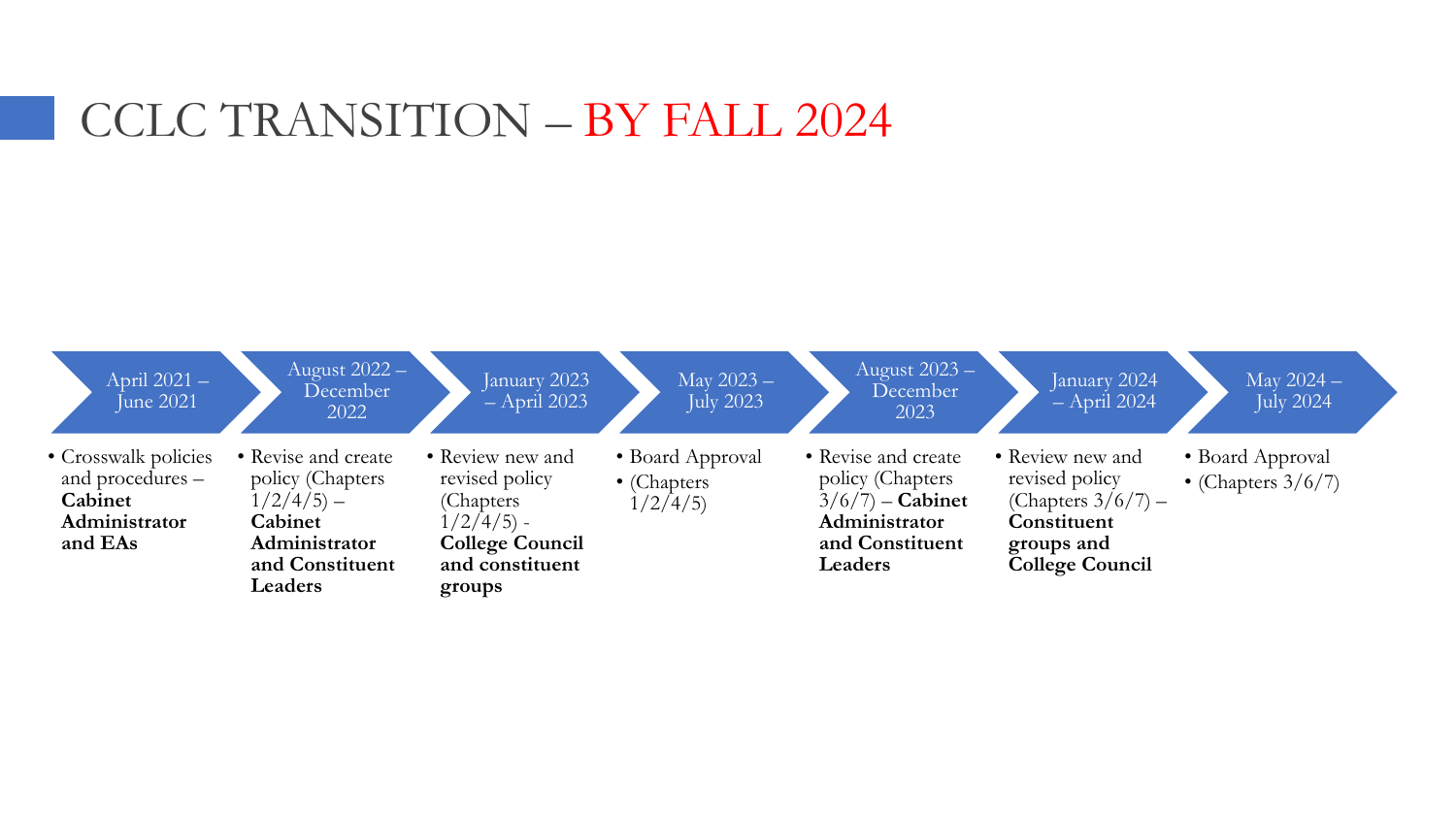### ANNUAL REVIEW

|                         | Aug | <b>Sept</b>                                     | Oct -<br>Fall<br><b>CCLC</b><br><b>Update</b> | <b>Nov</b>                                                          | Dec                                                               | Jan | Feb                                      | Mar                                    | Apr -<br><b>Spring</b><br><b>CCLC</b><br><b>Update</b> | May | June | July |
|-------------------------|-----|-------------------------------------------------|-----------------------------------------------|---------------------------------------------------------------------|-------------------------------------------------------------------|-----|------------------------------------------|----------------------------------------|--------------------------------------------------------|-----|------|------|
| Annual<br><b>Review</b> |     | Step 1. Spring Update:<br>Cabinet Administrator |                                               | Step 2. Spring Update:<br>Constituent Groups and<br>College Council |                                                                   |     | Step 3. Spring Update: Board<br>Approval |                                        |                                                        |     |      |      |
|                         |     |                                                 | Step 1. Fall Update: Cabinet<br>Administrator |                                                                     | Step 2. Fall Update:<br>Constituent groups and<br>College Council |     |                                          | Step 3. Fall Update: Board<br>Approval |                                                        |     |      |      |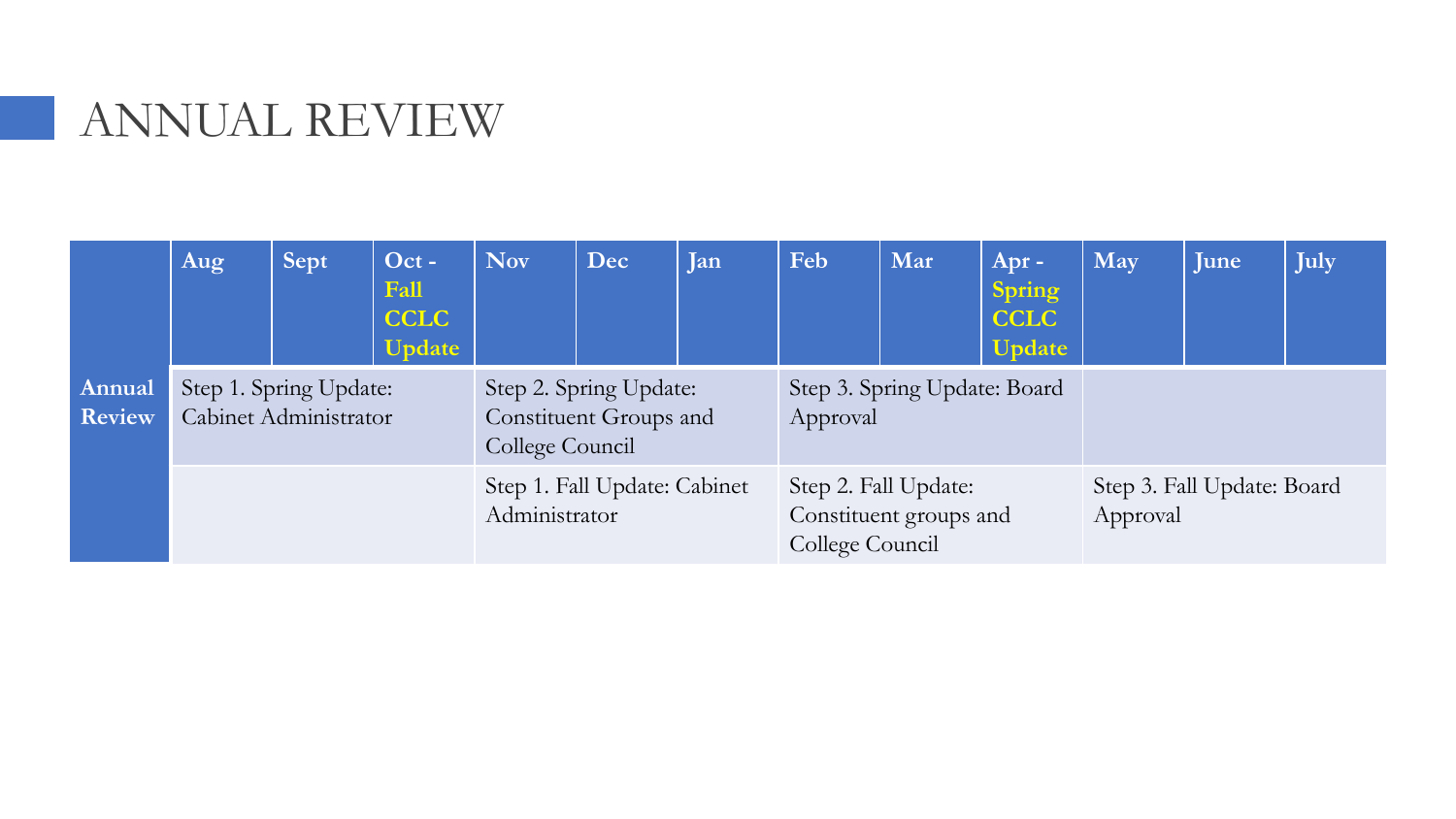### COMPREHENSIVE REVIEW

| <b>Comprehensive</b><br>Review (6-year)<br>$\vert$ cycle) | Aug                                                    | $\vert$ Sept $\vert$ Oct |  | Nov | Dec     | Jan                                                                    | Feb | Mar | Apr. | May                                             | June | July |
|-----------------------------------------------------------|--------------------------------------------------------|--------------------------|--|-----|---------|------------------------------------------------------------------------|-----|-----|------|-------------------------------------------------|------|------|
|                                                           | Step 1. Comprehensive Review: Cabinet<br>Administrator |                          |  |     | Council | Step 2. Comprehensive Review:<br><b>Constituent Groups and College</b> |     |     |      | Step 3. Comprehensive<br>Review: Board Approval |      |      |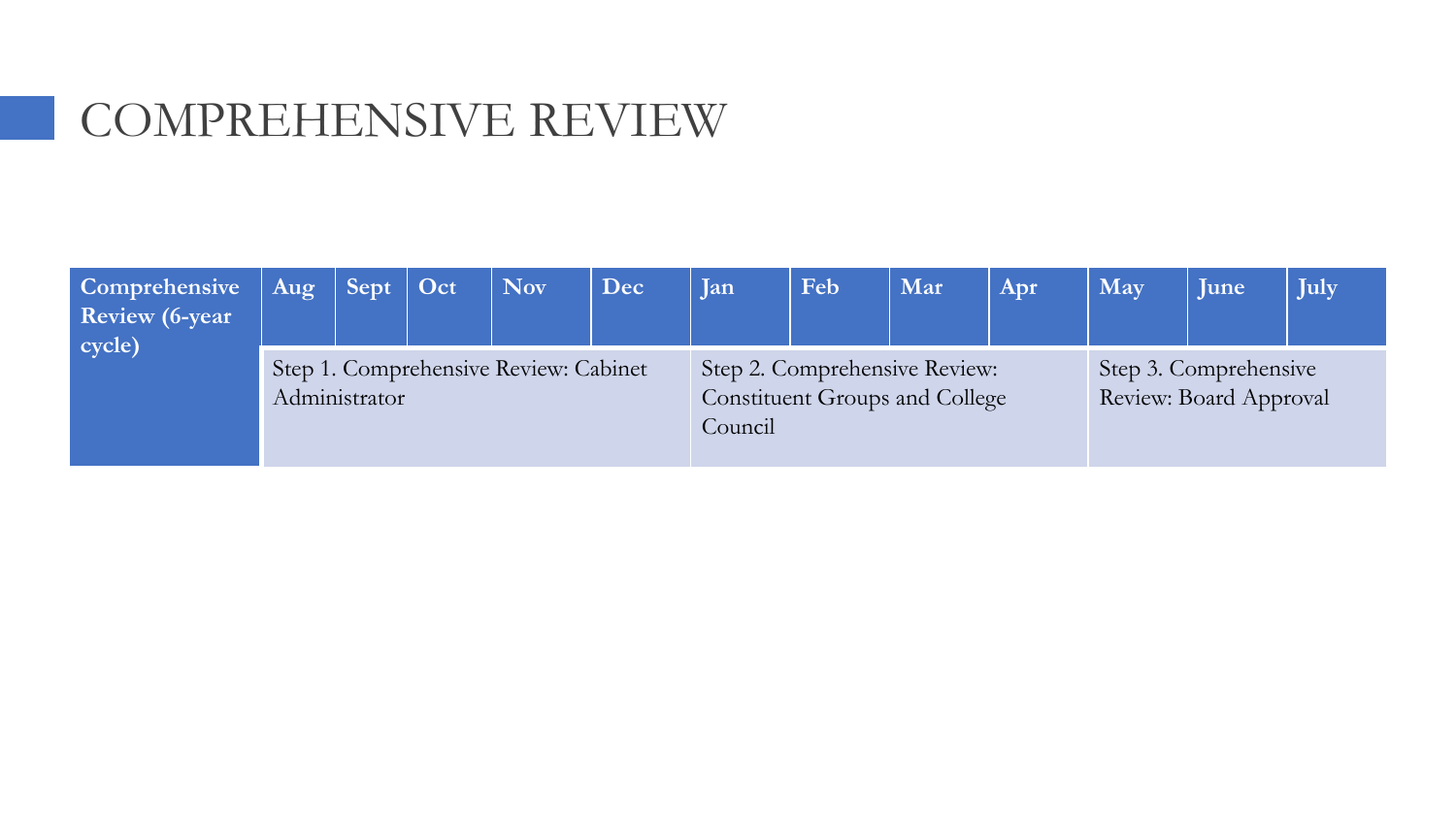### COMPREHENSIVE 6-YEAR CYCLE

|                                                                                           | <b>Cabinet Administrators</b><br>and Constituent Leaders<br>(subject matter areas) | <b>College Council &amp;</b><br><b>Constituent Group Review</b> | <b>Board Consideration</b> |
|-------------------------------------------------------------------------------------------|------------------------------------------------------------------------------------|-----------------------------------------------------------------|----------------------------|
| Chapter 1: The District<br>Chapter 2: Board of Trustees<br>Chapter 3: General Institution | <b>Fall 2024</b>                                                                   | Spring 2025                                                     | Summer 2025                |
| Chapter 4: Academic Affairs                                                               | Fall 2025                                                                          | Spring 2026<br>(Midterm report)                                 | Summer 2026                |
| <b>Chapter 5: Student Services</b>                                                        | <b>Fall 2026</b>                                                                   | Spring 2027                                                     | Summer 2027                |
| Chapter 6: Business & Fiscal Affairs                                                      | <b>Fall 2027</b>                                                                   | Spring 2028                                                     | Summer 2028                |
| Chapter 7: Human Resources                                                                | <b>Fall 2028</b>                                                                   | Spring 2029<br>(Team visit)                                     | Summer 2029                |